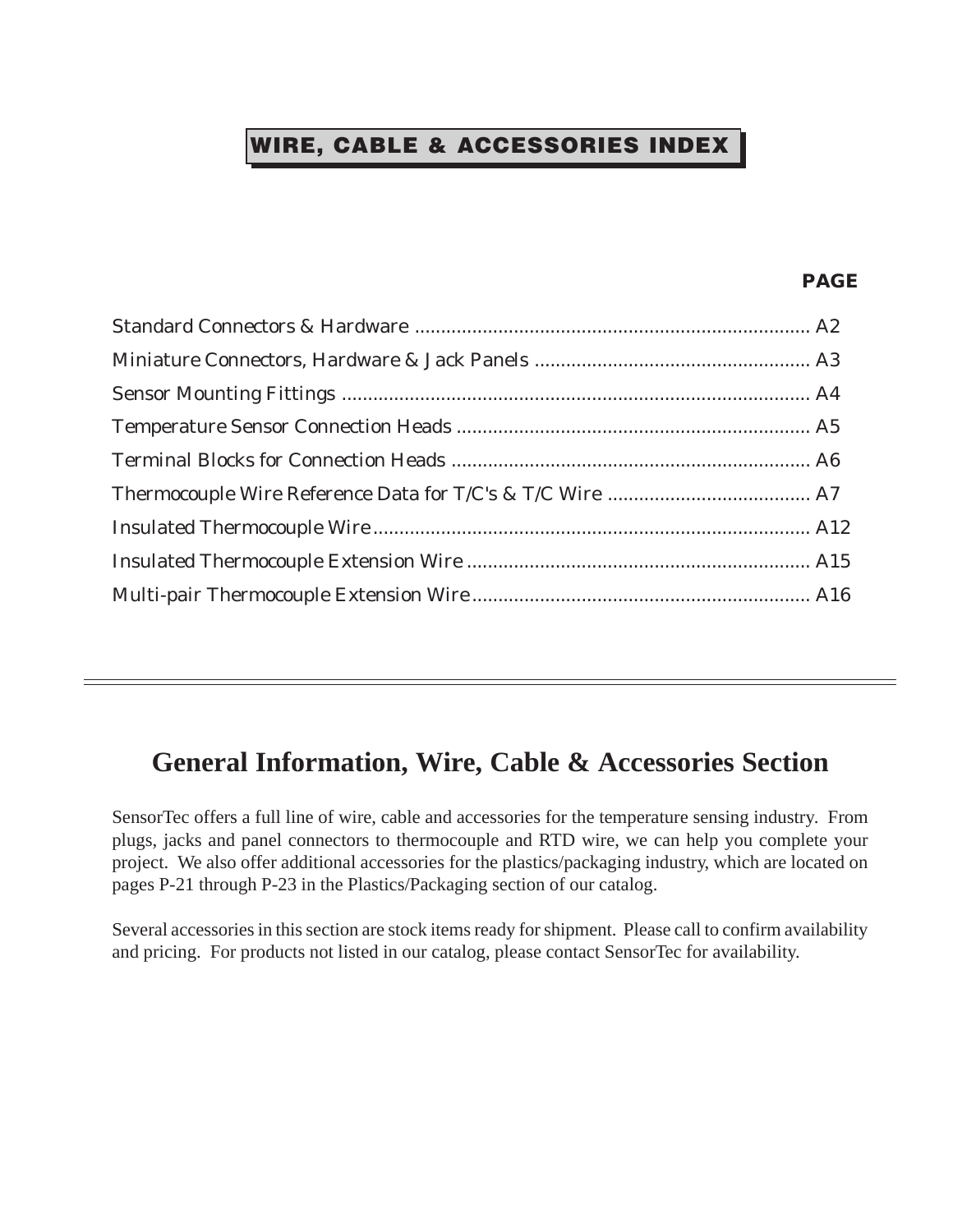## STANDARD CONNECTORS and HARDWARE







#### STANDARD 2-PIN CONNECTORS

| STANDARD TEMPERATURE (200°C / 392°F) |                          |  |
|--------------------------------------|--------------------------|--|
| PART #                               | DESCRIPTION              |  |
| 26105-*                              | Male Plug, Assembled     |  |
| 26205-*                              | Male Plug, Unassembled   |  |
| 26130-*                              | Male Plug, Jab-In Type   |  |
| 26150-*                              | Female Jack, Assembled   |  |
| 26250-*                              | Female Jack, Unassembled |  |
| 26165-*                              | Female Jack, Jab-In Type |  |
| HIGH TEMPERATURE (427°C / 800°F)     |                          |  |
|                                      |                          |  |
| PART#                                | <b>DESCRIPTION</b>       |  |
| 26125-*                              | Male Plug, Assembled     |  |
| 26225-*                              | Male Plug, Unassembled   |  |
| 26132-*                              | Male Plug, Jab-In Type   |  |
| 26160-*                              | Female Jack, Assembled   |  |
| 26260-*                              | Female Jack, Unassembled |  |
| 26167-*                              | Female Jack, Jab-In Type |  |

NOTE: For Solid Pin Male Plug, add-SP to P/N

#### HARDWARE, 2-PIN CONNECTORS

| PART #                                          | DESCRIPTION                                                                                                                                                                           |
|-------------------------------------------------|---------------------------------------------------------------------------------------------------------------------------------------------------------------------------------------|
| 271150<br>271100                                | Neoprene Wire Entrance Grommet<br><b>Standard Wire Clamp Bracket</b>                                                                                                                  |
| 271105                                          | Neoprene Wire Clamp Grommet                                                                                                                                                           |
| 271001<br>271002<br>271003<br>271004<br>TPCT-10 | Brass Crimp Adapter, 1/16" OD Sheath<br>Brass Crimp Adapter, 1/8" OD Sheath<br>Brass Crimp Adapter, 3/16" OD Sheath<br>Brass Crimp Adapter, 1/4" OD Sheath<br>Crimping Tool For Above |
| 271051<br>271052<br>271053<br>271054<br>271055  | Tube Adapter, 1/16" OD Sheath<br>Tube Adapter, 1/8" OD Sheath<br>Tube Adapter, 3/16" OD Sheath<br>Tube Adapter, 1/4" OD Sheath<br>Tube Adapter, 3/8" OD Sheath                        |
| 271155                                          | Neoprene Protective Boot                                                                                                                                                              |



#### STANDARD 3-PIN CONNECTORS

| STANDARD TEMPERATURE (200°C / 392°F) |                                                    |  |
|--------------------------------------|----------------------------------------------------|--|
| PART#                                | <b>DESCRIPTION</b>                                 |  |
| 26135                                | Male Plug, Assembled                               |  |
| 26235                                | Male Plug, Unassembled                             |  |
| 26170                                | Female Jack, Assembled<br>Female Jack, Unassembled |  |
| 26270                                |                                                    |  |

#### HARDWARE, 3-PIN CONNECTORS

| PART#   | <b>DESCRIPTION</b>                   |  |  |  |
|---------|--------------------------------------|--|--|--|
| 271180H | Neoprene Wire Entrance Grommet       |  |  |  |
| 271100H | <b>Standard Wire Clamp Bracket</b>   |  |  |  |
| 271105  | Neoprene Wire Clamp Grommet          |  |  |  |
|         |                                      |  |  |  |
| 271001H | Brass Crimp Adapter, 1/16" OD Sheath |  |  |  |
| 271002H | Brass Crimp Adapter, 1/8" OD Sheath  |  |  |  |
| 271003H | Brass Crimp Adapter, 3/16" OD Sheath |  |  |  |
| 271004H | Brass Crimp Adapter, 1/4" OD Sheath  |  |  |  |
| TPCT-10 | Crimping Tool For Above              |  |  |  |
|         |                                      |  |  |  |
| 271051H | Tube Adapter, 1/16" OD Sheath        |  |  |  |
| 271052H | Tube Adapter, 1/8" OD Sheath         |  |  |  |
| 271053H | Tube Adapter, 3/16" OD Sheath        |  |  |  |
| 271054H | Tube Adapter, 1/4" OD Sheath         |  |  |  |
| 271055H | Tube Adapter, 3/8" OD Sheath         |  |  |  |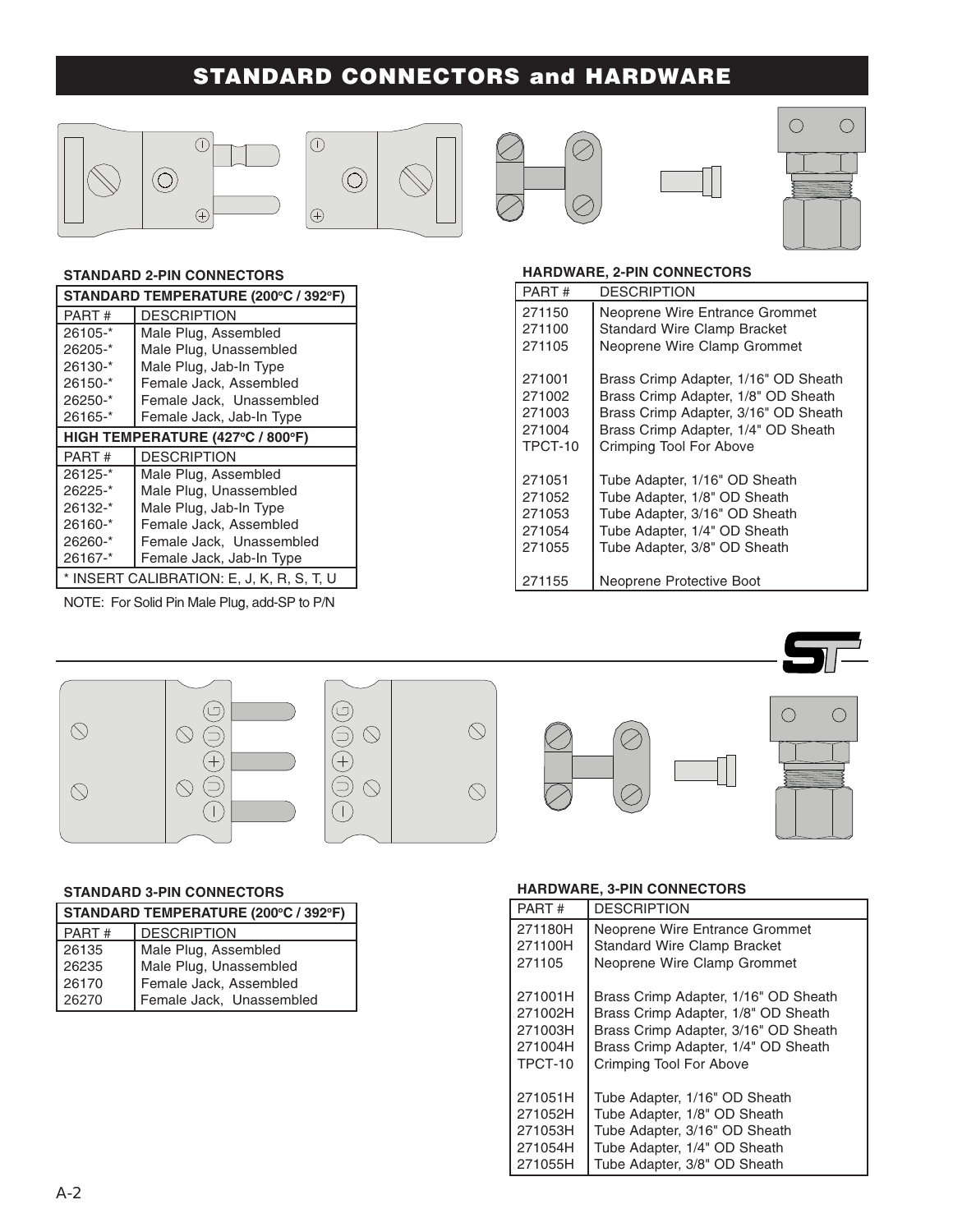## MINIATURE CONNECTORS, HARDWARE and JACK PANELS

#### MINIATURE 2-PIN CONNECTORS

| STANDARD TEMPERATURE (200°C / 392°F)      |                        |  |
|-------------------------------------------|------------------------|--|
| PART#                                     | <b>DESCRIPTION</b>     |  |
| 26300-*                                   | Male Plug, Assembled   |  |
| 26400-*                                   | Male Plug, Unassembled |  |
| 26330-*                                   | Female Jack, Assembled |  |
| Female Jack, Unassembled<br>26430-*       |                        |  |
| * INSERT CALIBRATION: E, J, K, R, S, T, U |                        |  |

#### MINIATURE 3-PIN CONNECTORS

| STANDARD TEMPERATURE (200°C / 392°F) |                                                    |  |
|--------------------------------------|----------------------------------------------------|--|
| PART#                                | <b>DESCRIPTION</b>                                 |  |
| 26310                                | Male Plug, Assembled                               |  |
| 26410                                | Male Plug, Unassembled                             |  |
| 26340                                |                                                    |  |
| 26440                                | Female Jack, Assembled<br>Female Jack, Unassembled |  |





#### HARDWARE, 2 and 3-PIN MINIATURE CONNECTORS

| PART#   | <b>DESCRIPTION</b>                        |
|---------|-------------------------------------------|
| 271180  | Neoprene Wire Entrance Grommet            |
| 271275  | Miniature Wire Clamp Bracket (2-Pin Only) |
| 271105  | Neoprene Wire Clamp Grommet               |
| 271201  | Brass Crimp Adapter, 1/16" OD Sheath      |
| 271202  | Brass Crimp Adapter, 1/8" OD Sheath       |
| 271203  | Brass Crimp Adapter, 3/16" OD Sheath      |
| TPCT-10 | Crimping Tool For Above                   |
| 271255  | Neoprene Protective Boot                  |



 $\Box$ 

#### MINIATURE JACK PANELS and FS BOXES STANDARD JACK PANELS and FS BOXES

| PART#                                                                      |    | <b>CIRCUITS DESCRIPTION</b>      |  |  |
|----------------------------------------------------------------------------|----|----------------------------------|--|--|
| 28100-*                                                                    |    | Snap-in Standard Size Panel Jack |  |  |
| 28125-*                                                                    |    | Circular, 1-1/8" OD (3/4" KO),   |  |  |
|                                                                            |    | <b>Plastic Frame</b>             |  |  |
| 28127-*                                                                    |    | Circular, 1-1/8" OD (3/4" KO),   |  |  |
|                                                                            |    | Metal Frame                      |  |  |
| 28301-*                                                                    |    | FS Box Panel, 2-13/16" X 4-9/16" |  |  |
| 28302-*                                                                    | 2  | FS Box Panel, 2-13/16" X 4-9/16" |  |  |
| 28303-*                                                                    | 3  | FS Box Panel, 2-13/16" X 4-9/16" |  |  |
| 28304-*                                                                    | 4  | FS Box Panel, 2-13/16" X 4-9/16" |  |  |
| 28305-*                                                                    | 5  | FS Box Panel, 2-13/16" X 4-9/16" |  |  |
| 28306-*                                                                    | 6  | FS Box Panel, 2-13/16" X 4-9/16" |  |  |
| 28312-*                                                                    | 12 | Single Row, 2-5/8" X 10-1/4"     |  |  |
| 28318-*                                                                    | 18 | Single Row, 2-5/8" X 14-3/4"     |  |  |
| 28324-*                                                                    | 24 | Double Row, 4-3/8" X 10-1/4      |  |  |
| $\Lambda$ I IRDATION $\cdot$ E I K D C T II DTD $(2$ -DINI)<br>* INICEDT C |    |                                  |  |  |

 $\overline{I}$ INSERT CALIBRATION: E, J, K, R, S, T, U, RTD (3-PIN)

NOTE: WE HAVE SEVERAL OTHER PANEL SIZES AVAILABLE PLEASE CONSULT FACTORY FOR A COMPLETE LISTING

PART # CIRCUITS DESCRIPTION

 $\boxed{\cdot}$ 

28408<sup>-\*</sup> 8 | Single Row, 2" X 6"<br>28410-<sup>\*</sup> 10 | Single Row, 2" X 7-28410-\* 10 Single Row, 2" X 7-1/4" 28412-\* 12 Single Row, 2" X 8-1/2"

28200<sup>-\*</sup> Snap-in Miniature Panel Jack 28225-\* 1 Circular, 7/8" OD (1/2" KO),

Plastic Frame 28401-\* 1 FS Box Panel, 2-13/16" X 4-9/16" 28402-\* 2 FS Box Panel, 2-13/16" X 4-9/16" 28403-\* 3 FS Box Panel, 2-13/16" X 4-9/16"<br>28404-\* 4 FS Box Panel, 2-13/16" X 4-9/16" 28404-\* | 4 | FS Box Panel, 2-13/16" X 4-9/16"<br>28405-\* | 5 | FS Box Panel, 2-13/16" X 4-9/16" 28405-\* 5 FS Box Panel, 2-13/16" X 4-9/16" 28406-\* 6 FS Box Panel, 2-13/16" X 4-9/16"<br>28408-\* 8 Single Row. 2" X 6"

निरोमन

FS PANEL BOXES (3/4" CONDUIT OPENING)

| 28500   | Glass Filled Nylon, Up To 6 Circuit Panels |
|---------|--------------------------------------------|
| l 28505 | Cast Aluminum, Up To 4 Circuit Panels      |
| l 28510 | Cast Aluminum, Up To 6 Circuit Panels      |

\* INSERT CALIBRATION: E, J, K, R, S, T, U, RTD (3-PIN)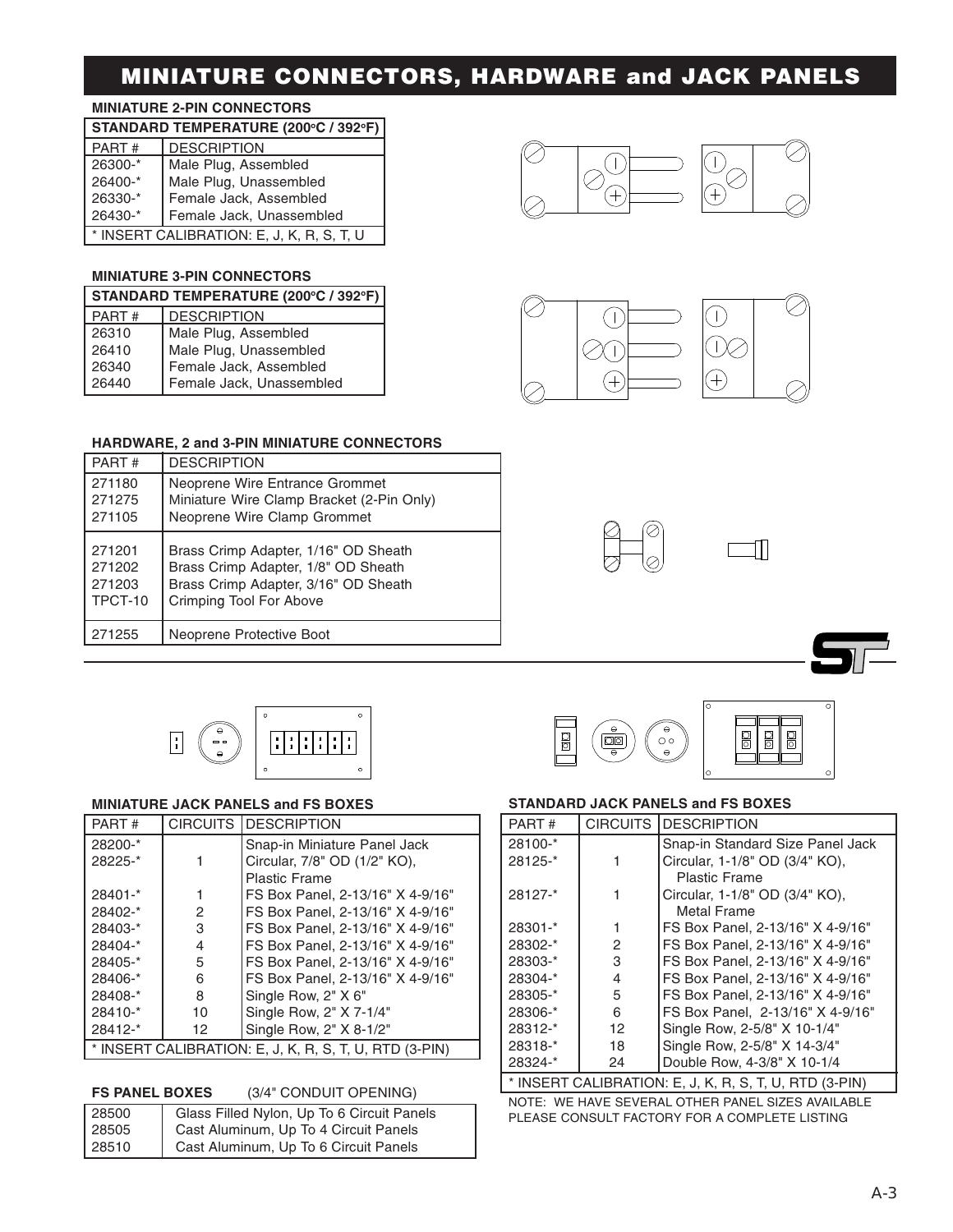## SENSOR MOUNTING FITTINGS

### COMPRESSION FITTINGS

| <b>ONE TIME ADJUSTABLE</b><br><b>AVAILABLE SIZES and "L" LENGTH</b>    |                        |            |       |      |       |      |      |
|------------------------------------------------------------------------|------------------------|------------|-------|------|-------|------|------|
| PART#                                                                  | <b>DESCRIPTION</b>     | <b>NPT</b> | 1/16" | 1/8" | 3/16" | 1/4" | 3/8" |
| 43200-*                                                                | <b>Stainless Steel</b> | 1/8        | 1.27  | 1.24 | 1.29  | 1.29 |      |
| 43205-*                                                                | <b>Stainless Steel</b> | 1/4        | 1.22  | 1.40 | 1.43  | 1.49 | 1.57 |
| $43210 -$ *                                                            | <b>Stainless Steel</b> | 1/2        |       | 1.66 | $- -$ | 1.76 | 1.82 |
| $43215 -$ *                                                            | <b>Brass</b>           | 1/8        | 1.03  | 1.02 | 1.10  | 1.15 |      |
| 43220-*                                                                | <b>Brass</b>           | 1/4        | 1.22  | 1.40 | 1.18  | 1.24 | 1.28 |
| 43225-*<br>1.53<br>1/2<br>1.25<br>1.40<br>1.35<br><b>Brass</b><br>1.44 |                        |            |       |      |       |      |      |
| * INSERT SHEATH SIZE (1/16, 1/8, 3/16, 1/4, or 3/8")                   |                        |            |       |      |       |      |      |

|           | H<br>Ш |  |
|-----------|--------|--|
| .<br>mmmm |        |  |

| <b>RE-ADJUSTABLE,</b>                                |                        |                                       |       |      |       |      |      |  |
|------------------------------------------------------|------------------------|---------------------------------------|-------|------|-------|------|------|--|
| <b>WITH TEFLON FERRULE</b>                           |                        | <b>AVAILABLE SIZES and "L" LENGTH</b> |       |      |       |      |      |  |
| PART#                                                | <b>DESCRIPTION</b>     | <b>NPT</b>                            | 1/16" | 1/8" | 3/16" | 1/4" | 3/8" |  |
| 43250-*                                              | <b>Stainless Steel</b> | 1/8                                   | 1.21  | 1.21 | 1.21  |      |      |  |
| 43255-*                                              | <b>Stainless Steel</b> | 1/4                                   |       | 1.40 | 1.43  | 2.50 | 2.50 |  |
| 43260-*                                              | <b>Stainless Steel</b> | 1/2                                   | $-$   | 1.66 | $-$   | 1.76 | 1.82 |  |
| * INSERT SHEATH SIZE (1/16, 1/8, 3/16, 1/4, or 3/8") |                        |                                       |       |      |       |      |      |  |



NOTE: CONSULT FACTORY FOR NEOPRENE OR LAVA FERRULES





#### HEX REDUCING BUSHINGS

| PART# | <b>DESCRIPTION</b>  | NPT              |
|-------|---------------------|------------------|
| 42250 | 316 Stainless Steel | $1/4 \times 1/8$ |
| 42255 | 316 Stainless Steel | $3/8 \times 1/8$ |
| 42260 | 316 Stainless Steel | $3/8 \times 1/4$ |
| 42265 | 316 Stainless Steel | $1/2$ X $1/8$    |
| 42270 | 316 Stainless Steel | 1/2 X 1/4        |
| 42275 | 316 Stainless Steel | $3/4 \times 1/8$ |
| 42280 | 316 Stainless Steel | $3/4 \times 1/4$ |
| 42285 | 316 Stainless Steel | $3/4 \times 1/2$ |
| 41250 | Brass               | 1/4 X 1/8        |
| 41265 | Brass               | $1/2$ X $1/8$    |
| 41270 | Brass               | $1/2 \times 1/4$ |
| 41275 | Brass               | $3/4 \times 1/8$ |
| 41280 | Brass               | $3/4 \times 1/4$ |
| 41285 | Brass               | $3/4 \times 1/2$ |

#### MOUNTING FLANGES

| PART#                                                | <b>DESCRIPTION</b>                     |  |  |  |  |
|------------------------------------------------------|----------------------------------------|--|--|--|--|
| 44275-*                                              | Flange w/Brass Compression, Adjustable |  |  |  |  |
| 44280-*                                              | Flange w/SS Compression, Adjustable    |  |  |  |  |
| 44270-*                                              | Flange Only, 1/4" NPT                  |  |  |  |  |
| * INSERT SHEATH SIZE (1/16, 1/8, 3/16, 1/4, or 3/8") |                                        |  |  |  |  |

### NOTE: All Fitting Lengths Listed are Nominal Overall Length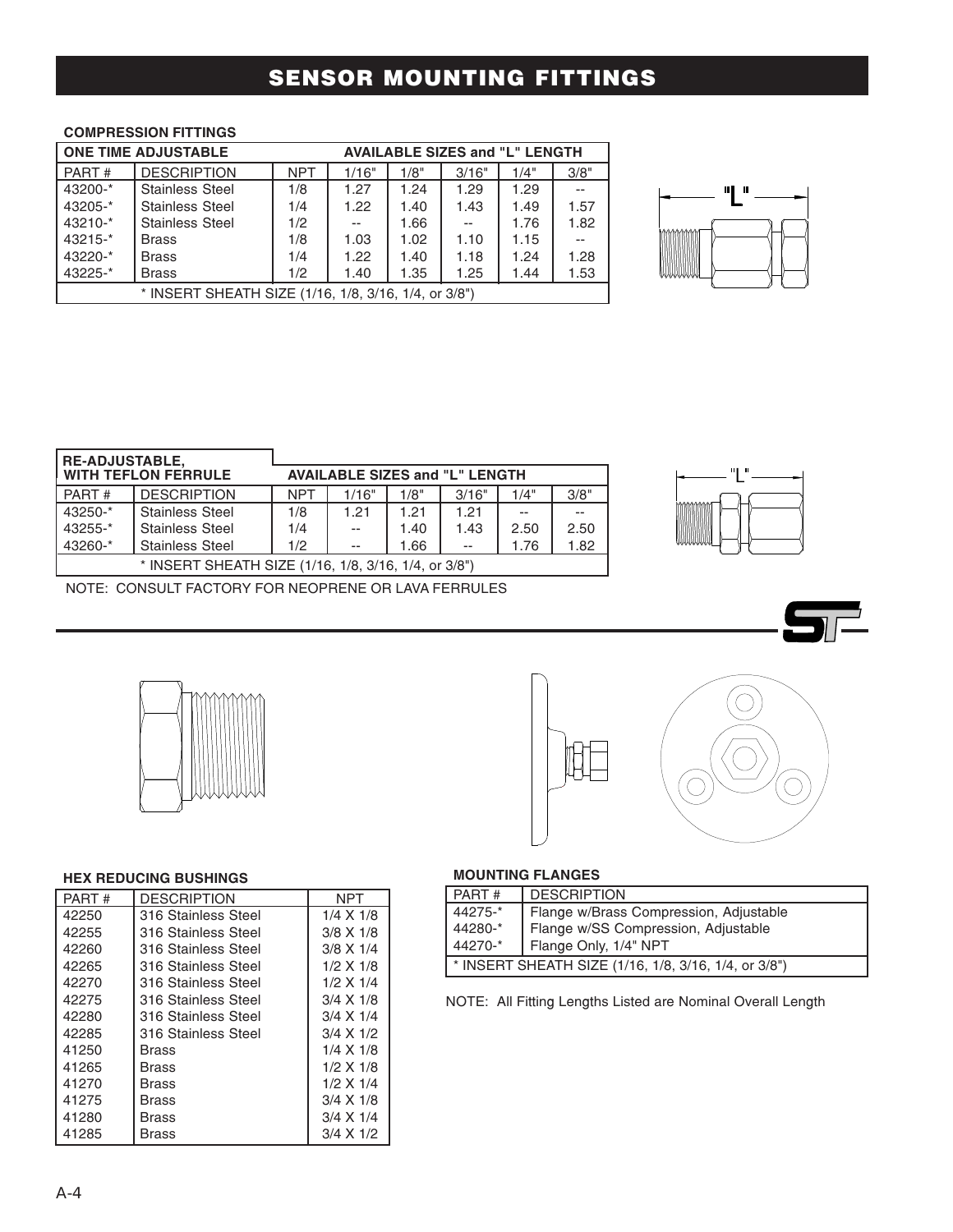## TEMPERATURE SENSOR CONNECTION HEADS



| <b>Snap Cover Connection Head</b><br>Rated NEMA 4, 12<br>3/4" NPT Conduit Connection, Spring loadable |                                             |            |  |  |  |  |
|-------------------------------------------------------------------------------------------------------|---------------------------------------------|------------|--|--|--|--|
|                                                                                                       |                                             | Process    |  |  |  |  |
| Part#                                                                                                 | Description                                 | Connection |  |  |  |  |
| ST-1018*                                                                                              | Aluminum Snap Cover <sup>1</sup>            | $1/8"$ NPT |  |  |  |  |
| ST-1012                                                                                               | Aluminum Snap Cover <sup>1</sup>            | $1/2"$ NPT |  |  |  |  |
| ST-1034                                                                                               | Aluminum Snap Cover <sup>1</sup>            | $3/4"$ NPT |  |  |  |  |
| ST-1212                                                                                               | White Polypropylene Snap Cover <sup>3</sup> | $1/2"$ NPT |  |  |  |  |
| ST-1234                                                                                               | White Polypropylene Snap Cover <sup>3</sup> | $3/4"$ NPT |  |  |  |  |
| ST-1318*                                                                                              | Black Polypropylene Snap Cover <sup>2</sup> | $1/8"$ NPT |  |  |  |  |
| ST-1312                                                                                               | Black Polypropylene Snap Cover <sup>2</sup> | $1/2"$ NPT |  |  |  |  |
| ST-1334                                                                                               | Black Polypropylene Snap Cover <sup>2</sup> | $3/4"$ NPT |  |  |  |  |

\* Limited availability consult factory



| <b>Screw Cover Connection Head</b><br>Rated NEMA 4, 12<br>3/4" NPT Conduit Connection, Spring loadable |                                          |             |  |  |  |  |
|--------------------------------------------------------------------------------------------------------|------------------------------------------|-------------|--|--|--|--|
| Process                                                                                                |                                          |             |  |  |  |  |
| Part#                                                                                                  | Description                              | Connection  |  |  |  |  |
| ST-1418*                                                                                               | Aluminum Screw Cover <sup>1</sup>        | $1/8"$ NPT  |  |  |  |  |
| ST-1412                                                                                                | Aluminum Screw Cover <sup>1</sup>        | $1/2"$ NPT  |  |  |  |  |
| ST-1434                                                                                                | Aluminum Screw Cover <sup>1</sup>        | $3/4"$ NPT  |  |  |  |  |
| ST-1512                                                                                                | Cast Iron Screw Cover <sup>1</sup>       | $1/2"$ NPT  |  |  |  |  |
| ST-1534                                                                                                | Cast Iron Screw Cover <sup>1</sup>       | $3/4"$ NPT  |  |  |  |  |
| ST-1510                                                                                                | Cast Iron Screw Cover <sup>1</sup>       | 1" NPT      |  |  |  |  |
| ST-1812                                                                                                | Stainless Steel Screw Cover <sup>1</sup> | $1/2$ " NPT |  |  |  |  |
| ST-1834                                                                                                | Stainless Steel Screw Cover <sup>1</sup> | 3/4" NPT    |  |  |  |  |

\* Limited availability consult factory

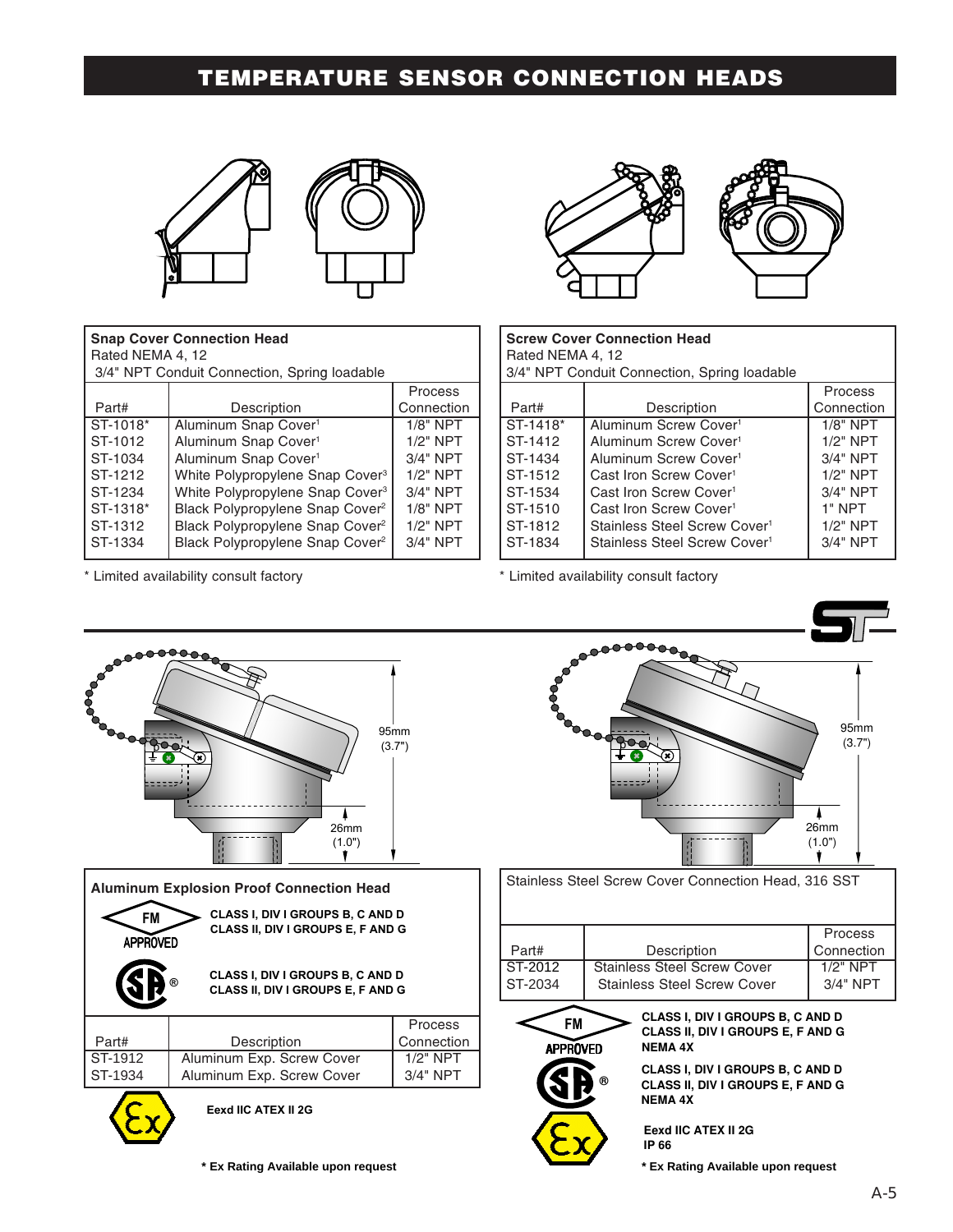## TERMINAL BLOCKS FOR CONNECTION HEADS



| Ceramic Terminal Blocks - Bottom Feed<br>Used with industrial style elements and bulk MgO elements |                                    |  |  |  |  |
|----------------------------------------------------------------------------------------------------|------------------------------------|--|--|--|--|
| Part#                                                                                              | Description                        |  |  |  |  |
| <b>ST-402</b>                                                                                      | Ceramic Bottom Feed Block - 2 pole |  |  |  |  |
| ST-404                                                                                             | Ceramic Bottom Feed Block - 4 pole |  |  |  |  |



| Ceramic Terminal Blocks - Center Feed<br>Used with RTD's and MgO Assemblies w/ flexible leads |                                          |             |  |  |  |  |
|-----------------------------------------------------------------------------------------------|------------------------------------------|-------------|--|--|--|--|
| Part#                                                                                         | Description                              | Terminal #  |  |  |  |  |
| ST-502                                                                                        | Ceramic Center Feed Block w/ 2 terminals | 1.3         |  |  |  |  |
| ST-503                                                                                        | Ceramic Center Feed Block w/ 3 terminals | 1,3,5       |  |  |  |  |
| ST-504                                                                                        | Ceramic Center Feed Block w/ 4 terminals | 1,3,4,6     |  |  |  |  |
| ST-506                                                                                        | Ceramic Center Feed Block w/ 6 terminals | 1,2,3,4,5,6 |  |  |  |  |





| Plastic Terminal Blocks - Center Feed<br>Used with RTD's and MgO Assemblies w/ flexible leads<br>Shock Resistant, will not break or crack like ceramic, economical |                                           |             |  |  |  |  |  |
|--------------------------------------------------------------------------------------------------------------------------------------------------------------------|-------------------------------------------|-------------|--|--|--|--|--|
| Part#                                                                                                                                                              | Terminal #<br>Description                 |             |  |  |  |  |  |
| ST-602                                                                                                                                                             | Plastic Center Feed Block w/ 2 terminals  | 3.4         |  |  |  |  |  |
| ST-603                                                                                                                                                             | Plastic Center Feed Blo2ck w/ 3 terminals | 3,4,6       |  |  |  |  |  |
| ST-604                                                                                                                                                             | Plastic Center Feed Block w/ 4 terminals  | 1,3,4,6     |  |  |  |  |  |
| ST-606                                                                                                                                                             | Plastic Center Feed Block w/ 6 terminals  | 1,2,3,4,5,6 |  |  |  |  |  |

The terminal blocks listed above will fit in any of 10XX, 12XX, 13XX, 14XX, or 15XX series heads. For availability on terminal blocks for other style heads please contact our sales department.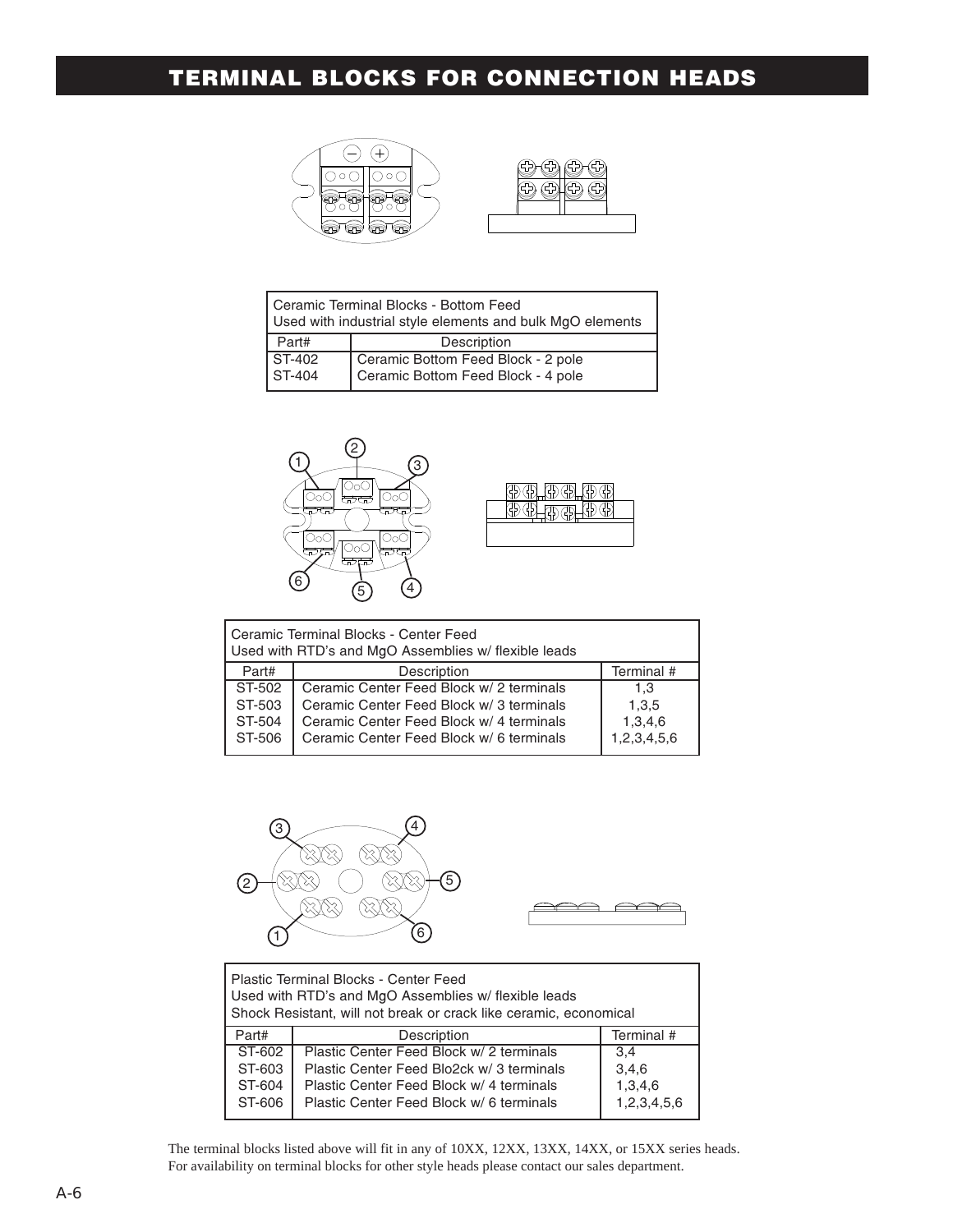### THERMOCOUPLE WIRE

A thermocouple is a temperature measuring device consisting of two conductors of dissimilar metals or alloys that are connected only at the ends. When the ends are at different temperatures a small voltage is produced in the wire that can be related directly to the temperature difference between the ends. If the temperature at one end is known, the temperature at the other end can be determined.

Thermocouple wire or extension grade wire is recommended to be used to connect thermocouples to the sensing or control instrumentation. The conditions of measurement determine the type of thermocouple wire and insulation to be used. Temperature range, environment, insulation requirements, response, and service life should be considered.

## CALIBRATION TYPE CHARACTERISTICS

TYPE  $J$  (Iron vs Constantan  $TM$ ) is used in vacuum, oxidizing, inert or reducing atmospheres. Iron element oxidizes rapidly at temperatures exceeding 1000°F (538°C), and therefore heavier gauge wire is recommended for longer life at these temperatures.

TYPE K (Chromel <sup>TM</sup> vs Alumel <sup>TM</sup>) is used in oxidizing, inert or dry reducing atmospheres. Exposure to vacuum is limited to short time periods. Must be protected from sulfurous and marginally oxidizing atmospheres. Reliable and accurate at high temperature.

**TYPE T** (Copper vs Constantan  $TM$ ) is used for service in oxidizing, inert or reducing atmospheres or in vacuum. It is highly resistant to corrosion from atmospheric moisture and condensation and exhibits high stability at low temperatures; it is the only type with limits of error guaranteed for cryogenic temperatures.

TYPE E (Chromel <sup>TM</sup> vs Constantan <sup>TM</sup>) may be used in oxidizing, inert or dry reducing atmospheres, or for short periods of time under vacuum. Must be protected from sulfurous and marginally oxidizing atmospheres. Produces the highest EMF per degree of any standardized thermocouple.

TYPE N (Nicrosil  $TM$  vs Nisil  $TM$ ) is used in oxidizing, inert or dry reducing atmospheres. Must be protected from sulfurous atmospheres. Very reliable and accurate at high temperatures.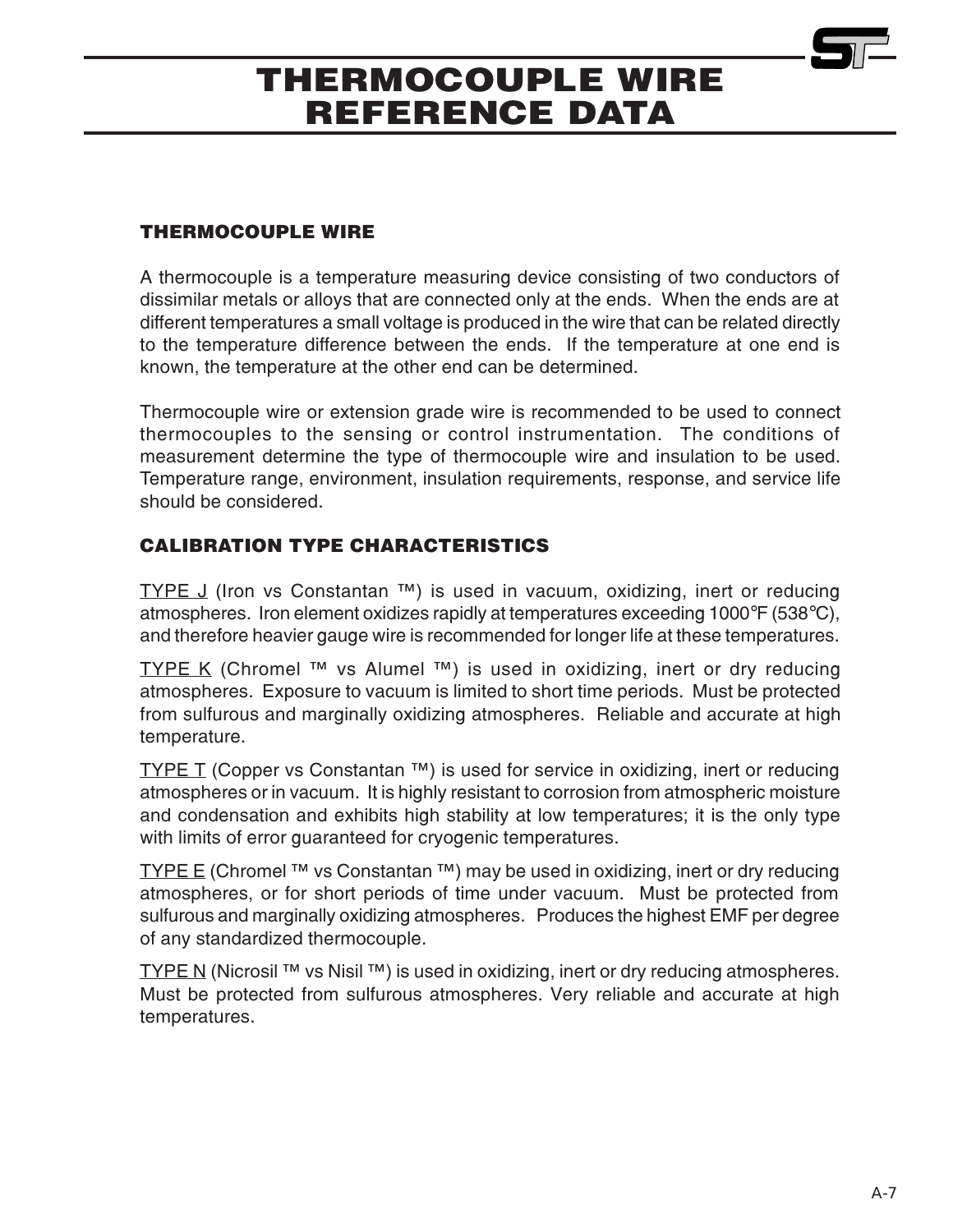### ACCURACY OF SENSORTEC THERMOCOUPLE WIRE

SENSORTEC's insulated thermocouple wire is matched to meet standard or special limits of error for temperatures above 32°F (0°C), as given in ANSI MC 96.1 and shown in tables below.

| <b>INITIAL CALIBRATION TOLERANCES FOR THERMOCOUPLE WIRE</b> |   |                                                                                                                                                     |                                                              |                                                      |                                                                                                                                                  |                                                                 |                                        |  |  |
|-------------------------------------------------------------|---|-----------------------------------------------------------------------------------------------------------------------------------------------------|--------------------------------------------------------------|------------------------------------------------------|--------------------------------------------------------------------------------------------------------------------------------------------------|-----------------------------------------------------------------|----------------------------------------|--|--|
| <b>THERMOCOUPLE TYPE</b>                                    |   |                                                                                                                                                     | °F                                                           |                                                      |                                                                                                                                                  | °C                                                              |                                        |  |  |
| <b>ANSI</b><br><b>Wire Alloys</b><br>Symbol                 |   | <b>Temperature</b><br>Range                                                                                                                         | <b>Standard</b><br>Limits                                    | <b>Special</b><br>Limits                             | <b>Temperature</b><br>Range                                                                                                                      | <b>Standard</b><br>Limits                                       | <b>Special</b><br>Limits               |  |  |
| Iron $(+)$ vs. Constantan $TM(-)$                           | J | $+32^{\circ}$ to $+545^{\circ}$<br>$+545^{\circ}$ to $+1400^{\circ}$                                                                                | $\pm 4^{\circ}$<br>$\pm 0.75\%$                              | $+2^{\circ}$<br>$\pm 0.4\%$                          | $0^\circ$ to +285 $^\circ$<br>+285 $^{\circ}$ to +750 $^{\circ}$                                                                                 | $\pm 2.2^\circ$<br>$\pm 0.75\%$                                 | $±1.1^\circ$<br>$\pm .4\%$             |  |  |
| Chromel™ (+) vs *Alumel™ (-)                                | K | $-330^\circ$ to $-165^\circ$<br>$-165^\circ$ to $+32^\circ$<br>$+32^{\circ}$ to $+545^{\circ}$<br>+545 $^{\circ}$ to +2300 $^{\circ}$               | $\pm 2\%$<br>$±4^{\circ}$<br>$\pm 4^{\circ}$<br>$\pm 0.75\%$ | $+2^{\circ}$<br>$\pm 0.4\%$                          | $-200^{\circ}$ to $-110^{\circ}$<br>$-110^{\circ}$ to 0 <sup>o</sup><br>$0^\circ$ to +285 $^\circ$<br>+285 $^{\circ}$ to +1250 $^{\circ}$        | $\pm 2\%$<br>$\pm 2.2^\circ$<br>$\pm 2.2^\circ$<br>$\pm 0.75\%$ | ±1.1°<br>$\pm .4\%$                    |  |  |
| Copper $(+)$ vs Constantan <sup>TM</sup> $(-)$              |   | $-330^\circ$ to $-85^\circ$<br>$-85^\circ$ to $+270^\circ$<br>+270 $^{\circ}$ to +660 $^{\circ}$                                                    | $\pm 1.5\%$<br>$±1.8^\circ$<br>$\pm 0.75\%$                  | $\pm 0.8\%$<br>$\pm 0.9^\circ$<br>$\pm 0.4\%$        | $-200^\circ$ to $-65^\circ$<br>$-65^\circ$ to $+130^\circ$<br>+130 $^{\circ}$ to +350 $^{\circ}$                                                 | ±1.5%<br>±1°<br>$\pm 0.75\%$                                    | $\pm.8\%$<br>$±.5^\circ$<br>$\pm.4\%$  |  |  |
| Chromel™ (+) vs Constantan™ (-)                             | E | -330 $^{\circ}$ to -270 $^{\circ}$<br>$-270^{\circ}$ to $+480^{\circ}$<br>+480 $^{\circ}$ to +640 $^{\circ}$<br>+640 $^{\circ}$ to +1600 $^{\circ}$ | ±1%<br>$\pm 3^{\circ}$<br>$\pm 3^{\circ}$<br>$\pm 0.5\%$     | $±1.8^\circ$<br>$±1.8^\circ$<br>±0.4%<br>$\pm 0.4\%$ | -200 $^{\circ}$ to -170 $^{\circ}$<br>$-170^{\circ}$ to $+250^{\circ}$<br>+250 $^{\circ}$ to +340 $^{\circ}$<br>$+340^{\circ}$ to $+900^{\circ}$ | ±1%<br>±1.7°<br>$±1.7^\circ$<br>$\pm 0.5\%$                     | ±1°<br>±1°<br>$\pm .4\%$<br>$\pm .4\%$ |  |  |
| Nicrosil™ $(+)$ vs Nisil™ $(-)$                             | N | $+32^{\circ}$ to $+545^{\circ}$<br>+545 $^{\circ}$ to +2300 $^{\circ}$                                                                              | $\pm 4^{\circ}$<br>$\pm 0.75\%$                              | $+2^{\circ}$<br>$\pm 0.4\%$                          | $0^\circ$ to +285 $^\circ$<br>+285 $^{\circ}$ to +1250 $^{\circ}$                                                                                | $\pm 2.2^\circ$<br>$\pm 0.75\%$                                 | ±1.1°<br>$\pm .4\%$                    |  |  |

\*Magnetic NOTE: Percent limits apply directly to temperatures in °C units, but for °F equivalents are applied to the number of °F above or below the ice point  $(+32^{\circ}F)$ . (i.e., Limit ( ${}^{\circ}F$ ) = (Temp. F-32 ${}^{\circ}F$ ) x Percentage.

Thermocouple wire cannot be expected to meet limits of error at temperatures below the ice point unless specified at time of purchase.

### ACCURACY OF SENSORTEC EXTENSION WIRE

Thermocouple extension wire has approximately the same thermoelectric characteristics as thermocouple wire, but its accuracy is guaranteed over a more limited range of temperatures. Thermocouple extension wire can offer advantages in cost when used for connections between thermocouples and instruments. For base metal types of thermocouples, extension wire is of substantially the same composition as the corresponding thermocouple type. For noble metal types, however, an entirely different alloy is formulated to match the noble metal characteristics over a specified temperature range. This is necessary due to the high cost of the noble metals which could otherwise be necessary for the interconnection. The "X" in the ANSI and ordering codes denotes extension grade wire.

| <b>INITIAL CALIBRATION TOLERANCES FOR THERMOCOUPLE EXTENSION WIRE</b>             |                                      |                                                                     |                                 |                              |                                                                 |                                    |                          |  |  |
|-----------------------------------------------------------------------------------|--------------------------------------|---------------------------------------------------------------------|---------------------------------|------------------------------|-----------------------------------------------------------------|------------------------------------|--------------------------|--|--|
| <b>THERMOCOUPLE TYPE</b>                                                          |                                      |                                                                     | °F                              |                              |                                                                 | °C                                 |                          |  |  |
| <b>ANSI</b><br><b>Extension Wire Alloys</b><br>Symbol                             |                                      | <b>Temperature</b><br><b>Standard</b><br>Limits<br>Range            |                                 | <b>Special</b><br>Limits     | <b>Temperature</b><br>Standard<br>Limits<br>Range               |                                    | <b>Special</b><br>Limits |  |  |
| iron $(+)$ vs. Constantan $TM(-)$<br>Chromel™ (+) vs *Alumel™ (-)                 | JX.<br>KΧ                            | $+32^{\circ}$ to $+400^{\circ}$<br>$+32^{\circ}$ to $+400^{\circ}$  | $±4^{\circ}$<br>$+4^{\circ}$    | ±2°<br>$+2^\circ$            | $0^\circ$ to +200 $^\circ$<br>$0^{\circ}$ to +200 $^{\circ}$    | $\pm 2.2^\circ$<br>±2.2%           | ±1.1°<br>±1.1°           |  |  |
| Copper $(+)$ vs Constantan <sup>TM</sup> $(-)$<br>Chromel™ (+) vs Constantan™ (-) | ТX<br>EX                             | $-75^\circ$ to $+210^\circ$<br>$+32^{\circ}$ to $+400^{\circ}$      | $+2^{\circ}$<br>$\pm 3^{\circ}$ | $+1^{\circ}$<br>$+2^{\circ}$ | $-60^{\circ}$ to $+100^{\circ}$<br>$0^\circ$ to +200 $^\circ$   | ±1.1%<br>±1.7%                     | $\pm.5^\circ$<br>±1.1°   |  |  |
| Nicrosil™ $(+)$ vs Nisil™ $(-)$<br>Copper vs Copper Alloy                         | <b>NX</b><br><b>SX</b><br><b>RX</b>  | $+32^{\circ}$ to $+400^{\circ}$<br>$+75^{\circ}$ to $+400^{\circ}$  | $\pm 4^{\circ}$<br>±12°         | $+2^\circ$                   | $0^\circ$ to +200 $^\circ$<br>+25 $^{\circ}$ to +200 $^{\circ}$ | $\pm 2.2^\circ$<br>$+7^\circ$      | $±1.1^{\circ}$           |  |  |
| PCLW630 vs Copper<br>Copper vs Copper                                             | <b>BX</b><br>2CU <sub>t</sub>        | $+32^{\circ}$ to $+400^{\circ}$<br>$+32^{\circ}$ to $+150^{\circ}$  | $\pm 4^{\circ}$<br>$+2^{\circ}$ |                              | $0^\circ$ to +200 $^\circ$<br>$0^\circ$ to +65 $^\circ$         | $\pm 2.2^\circ$<br>±1.1°           |                          |  |  |
| Alloy 203 vs Alloy 2235<br>Alloy 405 vs Alloy 426                                 | W3X <sup>+</sup><br>W5X <sup>+</sup> | $+32^{\circ}$ to $+500^{\circ}$<br>$+32^{\circ}$ to $+1600^{\circ}$ | ±12°<br>±12°                    |                              | $0^\circ$ to +260 $^\circ$<br>$0^\circ$ to +870 $^\circ$        | $\pm 7^{\circ}$<br>$\pm 7^{\circ}$ |                          |  |  |

\*Magnetic  $\dagger$  Not ANSI Symbol <sup>TM</sup> Trademark, Hoskins Mfg. Co.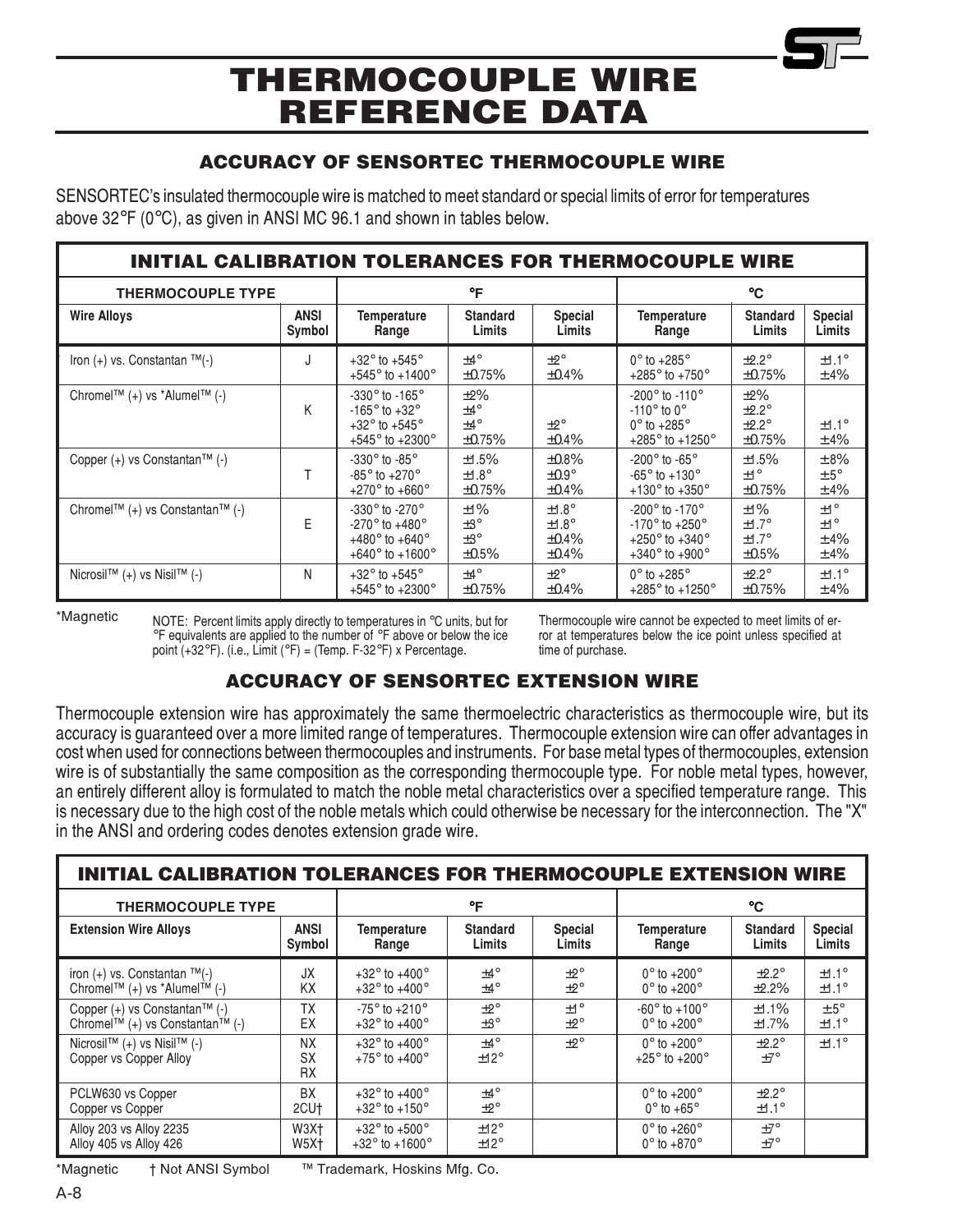| <b>PROPERTIES OF THERMOELEMENT MATERIAL</b>                                                                                            |                              |                              |                                |                          |                             |                                |                                |                              |                                                    |                                                 |
|----------------------------------------------------------------------------------------------------------------------------------------|------------------------------|------------------------------|--------------------------------|--------------------------|-----------------------------|--------------------------------|--------------------------------|------------------------------|----------------------------------------------------|-------------------------------------------------|
| Property                                                                                                                               | <b>JP</b>                    | JN, EN, TN                   | <b>TP</b>                      | KP, EP                   | <b>KN</b>                   | <b>RP</b>                      | <b>SP</b>                      | RN, SN                       | <b>BP</b>                                          | <b>BN</b>                                       |
| Melting point<br>(Solid Temperatures):<br>°C<br>$\circ$ F                                                                              | 1,490<br>2,715               | 1.220<br>2,228               | 1.083<br>1,981                 | 1.427<br>2,600           | 1.399<br>2,550              | 1.860<br>3,380                 | 1.860<br>3,360                 | 1.769<br>3,216               | 1.927<br>3,501                                     | 1.826<br>3,319                                  |
| Resistivity:<br>$\mathsf{U}\Omega$ - cm:<br>$0^{\circ}$ C<br>$20^{\circ}$ C<br>$\Omega$ - cmil/ft.:<br>$0^{\circ}$ C<br>$20^{\circ}$ C | 8.57<br>9.67<br>51.5<br>58.2 | 48.9<br>48.9<br>294.2<br>294 | 1.56<br>1.724<br>9.38<br>10.37 | 70<br>70.6<br>421<br>425 | 28.1<br>29.4<br>169<br>177  | 19.0<br>19.6<br>114.3<br>117.7 | 18.4<br>18.9<br>110.7<br>114.0 | 9.83<br>10.4<br>59.1<br>62.4 | $\overline{a}$<br>19.0<br>$\overline{a}$<br>1147.5 | $\overline{a}$<br>17.5<br>$\overline{a}$<br>106 |
| Temperature coefficient<br>of resistance,<br>$\Omega/\Omega$ °C<br>(0 to $100^{\circ}$ C)                                              | 65 x 10-4                    | $-0.1 \times 10^{-4}$        | 43 x 10 <sup>-4</sup>          | 4.1 x $10^{-4}$          | 23.9 x 10-4                 | $15.6 \times 10^{-4}$          | $16.6 \times 10^{-4}$          | 39.2 x 10 <sup>-4</sup>      | 13.3 x $10^{-4}$                                   | $20.0 \times 10^{-4}$                           |
| Coefficient of thermal<br>expansion, in./in. <sup>o</sup> C<br>$(20 \text{ to } 100^{\circ}\text{C})$                                  | 11.7 x 10 $-6$               | 14.9 x 10-6                  | 16.6 x 10 $-6$                 | 13.1 $\times$ 10 $^{-6}$ | 12.0 x 10 $-6$              | $9.0 \times 10^{-6}$           | $9.0 \times 10^{-6}$           | $9.0 \times 10^{-6}$         | $\overline{a}$                                     | ---                                             |
| Thermal conductivity<br>at 100°C:<br>Cal. cm/s<br>. $cm2$ . $°C$<br>Btu.ft/h<br>. $ft^2$ . $\circ$ F                                   | 0.162<br>39.2                | 0.0506<br>12.2               | 0.901<br>218                   | 0.046<br>11.1            | 0.071<br>17.2               | 0.088<br>21.3                  | 0.090<br>21.8                  | 0.171<br>41.4                | $\overline{a}$<br>$\overline{a}$                   | ---<br>$\overline{a}$                           |
| Specific heat at<br>$20^{\circ}$ C cal/g<br>. $^{\circ}C$                                                                              | 0.107                        | 0.094                        | 0.092                          | 0.107                    | 0.125                       | $---$                          | $---$                          | 0.032                        | $\overline{a}$                                     | ---                                             |
| Density:<br>g/cm <sup>3</sup><br>$\mathrm{b}/\mathrm{in}^3$                                                                            | 7.86<br>0.284                | 8.92<br>0.322                | 8.92<br>0.322                  | 8.73<br>0.315            | 8.60<br>0.311               | 19.61<br>0.708                 | 19.97<br>0.721                 | 21.45<br>0.775               | 17.60<br>0.626                                     | 20.55<br>0.743                                  |
| Tensile strength<br>(annealed):<br>kgf/cm <sup>2</sup><br>psi<br>Magnetic attraction                                                   | 3,500<br>50,000<br>strong    | 5,600<br>80,000<br>none      | 2,500<br>35,000<br>none        | 6,700<br>95,000<br>none  | 6,000<br>85,000<br>moderate | 3,200<br>46,000<br>none        | 3,200<br>45.000<br>none        | 1,400<br>20,000<br>none      | 4,900<br>70,000<br>none                            | 2,800<br>40,000<br>none                         |
|                                                                                                                                        |                              |                              |                                |                          |                             |                                |                                |                              |                                                    |                                                 |

### NOMINAL CHEMICAL COMPOSITION OF THERMOELEMENTS

|                | JP                                     | JN, EN", TN | <b>TP</b> | KP, EP   | <b>KN</b> | <b>RP</b> | <b>SP</b> | RN, SN   | <b>BP</b> | <b>BN</b> |
|----------------|----------------------------------------|-------------|-----------|----------|-----------|-----------|-----------|----------|-----------|-----------|
| <b>ELEMENT</b> | <b>NOMINAL CHEMICAL COMPOSITION, %</b> |             |           |          |           |           |           |          |           |           |
| Iron           | 99.5                                   | $\cdots$    | $\cdots$  | $\cdots$ | $\cdots$  | $\cdots$  | $\cdots$  | $\cdots$ | $\cdots$  |           |
| Carbon         | $\cdots$                               | $\cdots$    |           | $\cdots$ |           | $\cdots$  |           | $\cdots$ |           |           |
| Manganese      | b<br>$\cdots$                          | $\cdots$    | $\cdots$  | $\cdots$ | 2         | $\cdots$  | $\cdots$  | $\cdots$ | $\cdots$  |           |
| Sulfer         | $\cdots$                               | $\cdots$    | $\cdots$  | $\cdots$ | $\cdots$  | $\cdots$  | $\cdots$  | $\cdots$ | $\cdots$  |           |
| Phosphorus     | $\cdots$                               | $\cdots$    | $\cdots$  | $\cdots$ | $\cdots$  | $\cdots$  | $\cdots$  | $\cdots$ | $\cdots$  |           |
| Slilcon        | b<br>$\cdots$                          | $\cdots$    | $\cdots$  | $\cdots$ |           | $\cdots$  | $\cdots$  | $\cdots$ | $\cdots$  |           |
| Nickel         |                                        | 45          | $\cdots$  | 90       | 95        | $\cdots$  |           | $\cdots$ | $\cdots$  |           |
| Copper         | b<br>$\cdots$                          | 55          | 100       | $\cdots$ | $\cdots$  | $\cdots$  | $\cdots$  | $\cdots$ | $\cdots$  |           |
| Chromium       | $\cdots$                               | $\cdots$    | $\cdots$  | 10       |           | $\cdots$  |           | $\cdots$ |           |           |
| Aluminum       | $\cdots$                               | $\cdots$    | $\cdots$  | $\cdots$ | 2         | $\cdots$  | $\cdots$  | $\cdots$ | $\cdots$  | $\cdots$  |
| Platinum       | $\cdots$                               | $\cdots$    | $\cdots$  | $\cdots$ | $\cdots$  | 87        | 90        | 100*     | 70.4      | 93.9      |
| Rhodium        |                                        | $\cdots$    |           | $\cdots$ | $\cdots$  | 13        | 10        | $\cdots$ | 29.6      | 6.1       |

" Types JN, TN and EN thermoelements usually contain small amounts of various elements for control of thermal emf, with corresponding reductions in the

nickel or copper content, or both b Thermoelectric iron (JP) contains small but varying amounts of these elements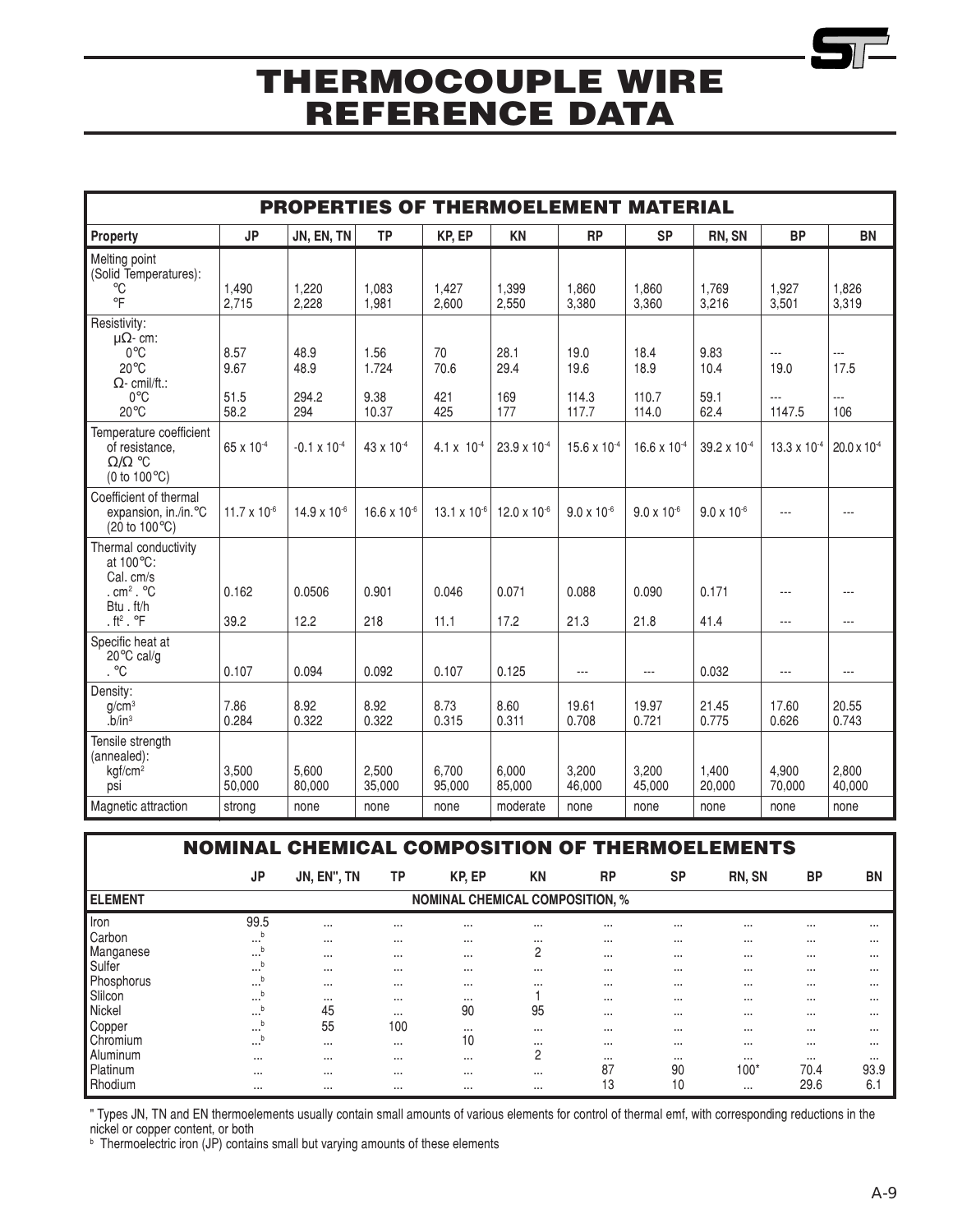### STRANDED WIRE DATA

| A.W.G. | <b>STRANDING</b> | APPROX, O.D. | A.W.G. SIZE | <b>STRANDING</b> | APPROX. O.D. | A.W.G. SIZE | <b>STRANDING</b> | APPROX. O.D. |
|--------|------------------|--------------|-------------|------------------|--------------|-------------|------------------|--------------|
| 30     | 7/38             | .012         | 22          | 19/34            | .031         | 12          | 7/20             | .096         |
| 30     | 19/42            | .012         | 20          | 7/28             | .037         | 12          | 19/25            | .093         |
| 28     | 7/36             | .015         | 20          | 19/32            | .037         | 10          | 37/26            | .110         |
| 28     | 19/40            | .016         | 18          | 7/26             | .048         | 10          | 105/30           | .111         |
| 26     | 7/34             | .019         | 18          | 19/30            | .050         |             | 133/29           | .161         |
| 26     | 19/38            | .020         | 16          | 7/24             | .060         |             | 133/27           | .202         |
| 24     | 7/32             | .024         | 16          | 19/29            | .058         | ∩           | 133/25           | .255         |
| 24     | 19/36            | .024         | 14          | 7/22             | .073         |             | 665/30           | .331         |
| 22     | 7/30             | .030         | 14          | 19/27            | .076         |             |                  |              |

### NOMINAL THERMOCOUPLE RESISTANCE Ohms per Double Foot @ 68°F (20°C)

| Wire                 | Wire                | <b>ANSI TYPES</b> |       |       |       |       |       |       |  |  |
|----------------------|---------------------|-------------------|-------|-------|-------|-------|-------|-------|--|--|
| GA<br><b>B&amp;S</b> | <b>Size</b><br>Dia. | J                 | K     |       | E     | S     | R     | В     |  |  |
| 6<br>$*7$            | .162<br>.144        | .014<br>.021      | .023  | .012  | .027  | .007  | .007  | .008  |  |  |
| 8                    | .128                | .022              | .036  | .019  | .044  | .010  | .010  | .013  |  |  |
| 14                   | .064                | .089              | .147  | .074  | .176  | .044  | .044  | .054  |  |  |
| 16                   | .050                | .141              | .232  | .117  | .277  | .069  | .069  | .086  |  |  |
| 18                   | .040                | .229              | .377  | .190  | .450  | .112  | .113  | .139  |  |  |
| 20                   | .032                | .357              | .588  | .297  | .702  | .175  | .178  | .218  |  |  |
| 24                   | .020                | .905              | 1.488 | .754  | 1.778 | .449  | .453  | .550  |  |  |
| 26                   | .015                | 1.441             | 2.45  | 1.20  | 2.84  | .701  | .708  | .875  |  |  |
| 28                   | .012                | 2.297             | 3.59  | 1.92  | 4.33  | 1.062 | 1.073 | 1.392 |  |  |
| 30                   | .010                | 3.65              | 6.02  | 2.94  | 7.19  | 1.794 | 1.813 | 2.213 |  |  |
| 36                   | .005                | 14.66             | 24.08 | 12.22 | 28.80 | 7.150 | 7.226 | 8.897 |  |  |

\* Double feet 7 Ga Type J = 7 Ga Iron/8 Ga Constantan

### ANSI COLOR CODE FOR THERMOCOUPLE AND THERMOCOUPLE EXTENSION WIRE

| <b>ANSI</b>             | <b>WIRE ALLOYS</b>                           | <b>POLARITY</b> |                             | <b>THERMOCOUPLE WIRE COLOR</b> |                             | <b>T/C EXTENSION WIRE COLOR</b> |
|-------------------------|----------------------------------------------|-----------------|-----------------------------|--------------------------------|-----------------------------|---------------------------------|
| <b>SYMBOL</b>           |                                              |                 | <b>INDIVIDUAL</b>           | <b>JACKET</b>                  | <b>INDIVIDUAL</b>           | <b>JACKET</b>                   |
| J                       | <b>IRON</b><br>CONSTANTAN ™                  | $+JP$<br>-JN    | <b>WHITE</b><br>RED         | <b>BROWN</b>                   | <b>WHITE</b><br>RED         | <b>BLACK</b>                    |
| K                       | CHROMEL <sup>™</sup><br>ALUMEL <sup>™</sup>  | $+KP$<br>-KN    | <b>YELLOW</b><br><b>RED</b> | <b>BROWN</b>                   | YELLOW<br><b>RED</b>        | <b>YELLOW</b>                   |
| Т                       | <b>COPPER</b><br><b>CONSTANTAN™</b>          | $+TP$<br>-TN    | <b>BLUE</b><br><b>RED</b>   | <b>BROWN</b>                   | <b>BLUE</b><br><b>RED</b>   | <b>BLUE</b>                     |
| E                       | CHROMEL <sup>™</sup><br><b>CONSTANTAN™</b>   | $+EP$<br>-EN    | <b>PURPLE</b><br>RED        | <b>BROWN</b>                   | <b>PURPLE</b><br><b>RED</b> | <b>PURPLE</b>                   |
| N                       | NICROSIL ™<br>NISIL <sup>™</sup>             | $+NP$<br>-NN    | <b>ORANGE</b><br>RED        | <b>BROWN</b>                   | <b>ORANGE</b><br>RED        | <b>ORANGE</b>                   |
| <b>RSX</b>              | <b>COPPER</b><br><b>COPPER ALLOY</b>         | $+RSP$<br>-RSN  |                             |                                | <b>BLACK</b><br><b>RED</b>  | <b>GREEN</b>                    |
| <b>BX</b>               | PCLW630/COPPER<br><b>COPPER</b>              | $+BP$<br>-BN    |                             |                                | <b>GREY</b><br>RED          | <b>GREY</b>                     |
| W3X<br>W <sub>5</sub> X | ALLOY 203; ALLOY 405<br>ALLOY 225: ALLOY 426 | $+WP$<br>-WN    |                             |                                | WHITE/RED<br>RED            | <b>WHITE/RED</b>                |

TM Trademark, Hoskins Mfg. Co.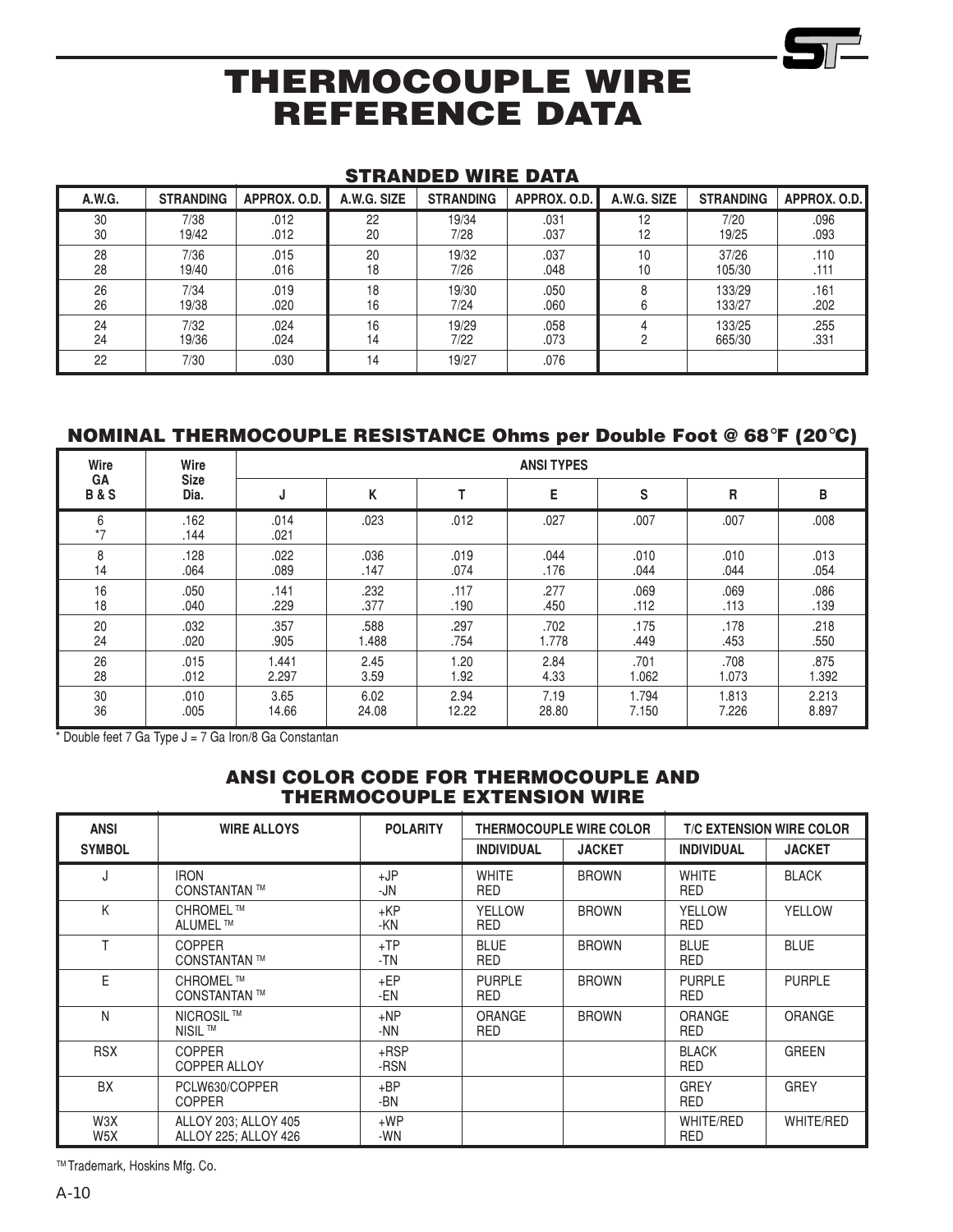## THERMOCOUPLE WIRE INSULATIONS

The following table lists the most common insulation types.

| <b>PRODUCT</b> | <b>INSULATION</b>                  |                          |                                 |                          | <b>SERVICE TEMPERATURE</b><br>LIMITS °F (°C) |                                  | <b>ANSI</b><br><b>COLOR</b> | <b>ABRASION</b>              | <b>MOISTURE</b> |                                             |
|----------------|------------------------------------|--------------------------|---------------------------------|--------------------------|----------------------------------------------|----------------------------------|-----------------------------|------------------------------|-----------------|---------------------------------------------|
| <b>CODE</b>    | <b>SINGLES</b>                     | <b>SATURANT</b>          | <b>JACKET</b>                   | <b>SATURANT</b>          | <b>CONTINUOUS</b>                            | SINGLE                           | <b>CODED</b>                | <b>RESISTANCE RESISTANCE</b> |                 | <b>NOTES</b>                                |
| P/P            | <b>PVC</b><br>$.014" - .015"$      | $\overline{a}$           | <b>PVC</b><br>.015" - .020"     | $---$                    | -15 to 221°F<br>(-26 to 105°C)               | $\overline{a}$                   | Υ                           | Good                         | Excellent       | Polyvinyl Chloride                          |
| P/AP           | <b>PVC</b><br>$.014" - .015"$      | $\overline{a}$           | <b>PVC</b><br>.015" - .020"     | $\overline{a}$           | -15 to 221°F<br>(-26 to 105°C)               | $\overline{a}$                   | Y                           | Good                         | Excellent       | Aluminum/Mylar<br>shield w/drain wire       |
| N/N            | Nylon<br>$.005" - .006"$           | $\overline{a}$           | Nylon<br>$.006" - .008"$        | $\overline{a}$           | 248°F<br>$(120^{\circ}C)$                    | $\overline{a}$                   | Y                           | Excellent                    | Fair            |                                             |
| Z/Z            | Tefzel*<br>.008"                   | $\overline{a}$           | Tefzel*<br>.010"                | ---                      | 302°F<br>$(150^{\circ}C)$                    | 392°F<br>$(200^{\circ}C)$        | Y                           | Excellent                    | Excellent       |                                             |
| F/F            | Teflon * FEP<br>.008"              | $\overline{a}$           | Teflon * FEP<br>.010"           | $\overline{a}$           | 400°F<br>$(204^{\circ}C)$                    | 482°F<br>$(250)$ °C              | Y                           | Very Good                    | Excellent       |                                             |
| F/AF           | Teflon * FEP<br>.009"              | $\overline{a}$           | Teflon * FEP<br>.010" twisted   | None                     | 400°F<br>$(204^{\circ}C)$                    | 500°F<br>$(260)$ °C              | χ                           | Excellent                    | Excellent       | Aluminum/Mylar<br>shield w/drain wire       |
| A/A            | Teflon * PFA<br>.008"              | $\overline{a}$           | Teflon * PFA<br>.010"           | $\overline{a}$           | $500^{\circ}$ F<br>$(260^{\circ}C)$          | 550°F<br>$(288^{\circ}C)$        | Y                           | Very Good                    | Excellent       |                                             |
| T/T            | Teflon * TFE<br>.006"              | $\overline{\phantom{a}}$ | Teflon * TFE<br>.008"           | $\overline{\phantom{a}}$ | 500°F<br>$(260^{\circ}C)$                    | 550°F<br>$(288^{\circ}\text{C})$ | Y                           | Good                         | Excellent       | Taped and Fused                             |
| K/K            | Kapton * Tape<br>.006" color coded | $\overline{a}$           | Kapton * Tape<br>.004"          | $\overline{a}$           | $500^{\circ}$ F<br>$(260^{\circ}C)$          | 800°F<br>$(427^{\circ}C)$        | N                           | Excellent                    | Excellent       | <b>FEP Binder melts</b><br>at 500°F (260°C) |
| K/TW           | Kapton * Tape<br>.004"             | None                     | Twisted                         | None                     | 500°F<br>$(260^{\circ}C)$                    | 800°F<br>$(427^{\circ}C)$        | N                           | Excellent                    | Excellent       | FEP Binder melts<br>at 500°F (260°C)        |
| G/G            | Fiberglass Braid<br>.006"          | Modified<br>Silicone     | Fiberglass Braid<br>006"        | Modified<br>Silicone     | 900°F<br>$(482^{\circ}C)$                    | 1000°F<br>$(537^{\circ}C)$       | Y                           | Good                         | Good            | Saturant good to<br>400°F (204°C)           |
| G2/G           | Double Glass<br>Braid .012"        | Modified<br>Silicone     | Glass Braid<br>.006"            | Modified<br>Silicone     | 900°F<br>$(482^{\circ}C)$                    | 1000°F<br>$(537^{\circ}C)$       | Y                           | Good                         | Good            | Saturant good to<br>400°F (204°C)           |
| G/TW           | Glass Braid<br>.009"               | Modified<br>Silicone     | None<br>Singles twisted         | $\overline{a}$           | 900°F<br>$(482^{\circ}C)$                    | 1000°F<br>$(537^{\circ}C)$       | Y                           | Good                         | Good            | Saturant good to<br>400°F (204°C)           |
| W2/G           | Two Passes<br>Glass Wrap .0055"    | Modified<br>Varnish      | Glass Braid<br>.006"            | Modified<br>Silicone     | 900°F<br>$(482^{\circ}C)$                    | 1000°F<br>$(537^{\circ}C)$       | Y                           | Good                         | Good            | Saturant good to<br>400°F (204°C)           |
| R/R            | Hi-temp<br>glassbraid              | $\overline{a}$           | Hi-temp<br>glassbraid           | Hi-temp<br>Varnish       | 1400°F<br>$(760^{\circ}C)$                   | 1600°F<br>$(871^{\circ}C)$       | Y                           | Good                         | Good            | Saturant good to<br>400°F (204°C)           |
| R/TW           | Hi-temp<br>glassbraid .008"        | Modified<br>Silicone     | None<br>Singles twisted         | $\overline{\phantom{a}}$ | 1400°F<br>$(760^{\circ}C)$                   | 1600°F<br>$(871^{\circ}C)$       | Y                           | Good                         | Good            | Saturant good to<br>400°F (204°C)           |
| V/V            | Vitreous Silica<br>Fiber, .015"    | None                     | Vitreous Silica<br>Fiber, .015" | None                     | 1600°F<br>$(871^{\circ}C)$                   | 2000°F<br>$(1093^{\circ}C)$      | N                           | Poor                         | Fair            |                                             |
| C/C            | Ceramic Fiber<br>.012"/.015"       | None                     | Ceramic Fiber<br>.015"          | None                     | 2200°F<br>$(1204^{\circ}C)$                  | 2600°F<br>$(1427^{\circ}C)$      | Ν                           | Good                         | Fair            |                                             |

## \* Registered Trademark of E.I. DuPont How to read SensorTec Part Numbers Example:

|                                     |               |                                                                                         |                                                         | 20 3                                                                                               | - S                                                  | - $T/T$                                |                          |                                                                                                                                                               |                            |
|-------------------------------------|---------------|-----------------------------------------------------------------------------------------|---------------------------------------------------------|----------------------------------------------------------------------------------------------------|------------------------------------------------------|----------------------------------------|--------------------------|---------------------------------------------------------------------------------------------------------------------------------------------------------------|----------------------------|
| ANSI<br>Thermocouple<br><b>Type</b> | Wire<br>Guage | Code<br>T/C<br>Grades<br>2<br>3<br>4<br>Ext.<br>Grades<br>5<br>6<br>$\overline{ }$<br>8 | Solid<br>$\checkmark$<br>∧<br>X<br>Solid<br>v<br>⋏<br>X | <b>Conductor Type</b><br><b>Description</b><br>Stranded<br>X<br>$\checkmark$<br>Stranded<br>X<br>X | Std.<br>Limits<br>X<br>X<br>Std.<br>Limits<br>X<br>X | Special<br>X<br>X<br>Special<br>X<br>X | Code<br>S<br>С<br>F<br>N | <b>Optional Overbraid Selection</b><br>Description<br><b>Stainless Steel Braid</b><br><b>Tinned Copper Braid</b><br>Flat SST Ribbon Wrap<br>Inconel 600 Braid | Wire<br>Insulation<br>Code |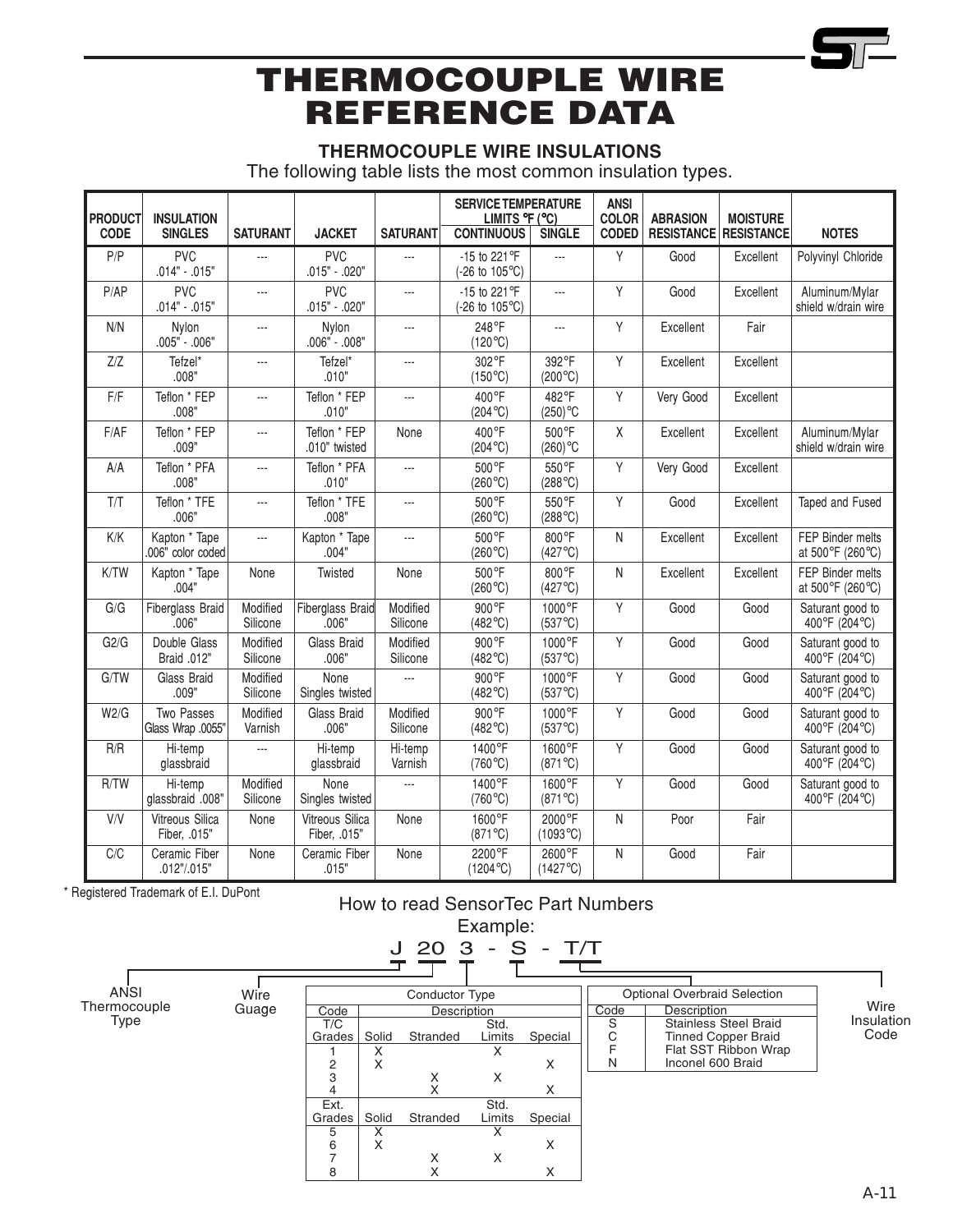# INSULATED THERMOCOUPLE WIRE

ANSI TYPE "J" (Iron/Constantan) Color Code: Negative - Red, Positive - White, Brown Overall Jacket

| Catalog<br><b>Number</b>                      | Gauge                | <b>Conductor</b><br><b>Type</b>  | Insulation, Individual<br><b>Conductor</b>                                                  | <b>Insulation, Overall</b><br><b>Jacket</b>                                                           | <b>Nominal Over-All</b><br>Size (major x minor)          | Approx.*<br>Weight, Ibs. Item*** | <b>Stock</b>     |
|-----------------------------------------------|----------------------|----------------------------------|---------------------------------------------------------------------------------------------|-------------------------------------------------------------------------------------------------------|----------------------------------------------------------|----------------------------------|------------------|
| J141-R/R                                      | 14                   | Solid                            | Hi-temp Glass Braid                                                                         | Hi-temp Glass Braid                                                                                   | .200 X .112                                              | 39                               | Y                |
| J201-G/G<br>J201-S-G/G                        | 20<br>20             | Solid<br>Solid                   | <b>Fiberglass Braid</b><br><b>Fiberglass Braid</b>                                          | <b>Fiberglass Braid</b><br>Fiberglass Braid with<br><b>Stainless Overbraid</b>                        | .106 X .060<br>.127 X .081                               | 11<br>19                         | Υ<br>N           |
| J201-G/TW<br>J201-S-G<br>J201-W2/G            | 20<br>20<br>20       | Solid<br>Solid<br>Solid          | <b>Fiberglass Braid</b><br><b>Fiberglass Braid</b><br>Double Glass Wrap                     | None, Twisted<br><b>Stainless Overbraid</b><br><b>Fiberglass Braid</b>                                | .098<br>.120 X .074<br>.098 X .055                       | 9<br>17<br>10                    | Y<br>Υ<br>N      |
| J203-G/G<br>J203-S-G/G                        | 20<br>20             | Stranded<br>Stranded             | <b>Fiberglass Braid</b><br><b>Fiberglass Braid</b>                                          | <b>Fiberglass Braid</b><br>Fiberglass Braid with<br><b>Stainless Overbraid</b>                        | .118 X .066<br>.139 X .087                               | 11<br>19                         | Υ<br>N           |
| J203-G/TW<br>J203-S-G                         | 20<br>20             | Stranded<br>Stranded             | <b>Fiberglass Braid</b><br><b>Fiberglass Braid</b>                                          | None, Twisted<br><b>Stainless Overbraid</b>                                                           | .101<br>.124 X .075                                      | 9<br>17                          | Υ<br>Υ           |
| J201-R/TW<br>J201-R/R                         | 20<br>20             | Solid<br>Solid                   | Hi-temp Glass Braid<br>Hi-temp Glass Braid                                                  | None, Twisted<br>Hi-temp Glass Braid                                                                  | .120<br>.140 X .085                                      | 9<br>15                          | N<br>Y           |
| J201-F/F<br>J201-A/A<br>J201-F/AF             | 20<br>20<br>20       | Solid<br>Solid<br>Solid          | <b>Extruded FEP Teflon</b><br><b>Extruded PFA Teflon</b><br><b>Extruded FEP Teflon</b>      | Extr. FEP Teflon<br>Extr. PFA Teflon<br>Extr. FEP, Twisted<br>with Alum./Mylar                        | .116 X .068<br>.116 X .068<br>.135                       | 12<br>12<br>16                   | Y<br>N<br>N      |
| J201-T/T                                      | 20                   | Solid                            | Fused TFE Teflon Tape                                                                       | Fused TFE Tape                                                                                        | .104 X .060                                              | 10                               | N                |
| J203-F/F<br>J203-S-F/F                        | 20<br>20             | Stranded<br>Stranded             | <b>Extruded FEP Teflon</b><br><b>Extruded FEP Teflon</b>                                    | Extr. FEP Teflon<br>Extr. FEP Teflon with<br><b>Stainless Overbraid</b>                               | .128 X .074<br>.149 X .095                               | 13<br>21                         | Υ<br>Y           |
| J201-K/K<br>J201-K/TW                         | 20<br>20             | Solid<br>Solid                   | <b>Fused Kapton Tape</b><br>Fused Kapton Tape                                               | <b>Fused Kapton Tape</b><br>None, Twisted                                                             | .096 X .052<br>.087                                      | 9<br>10                          | N<br>N           |
| J203-K/K                                      | 20                   | Stranded                         | Fused Kapton Tape                                                                           | Fused Kapton Tape                                                                                     | .108 X .158                                              | 11                               | N                |
| J241-G/G<br>J241-S-G/G                        | 24<br>24             | Solid<br>Solid                   | <b>Fiberglass Braid</b><br><b>Fiberglass Braid</b>                                          | <b>Fiberglass Braid</b><br>Fiberglass Braid with<br><b>Stainless Overbraid</b>                        | .082 X .048<br>.103 X .069                               | 6<br>11                          | Υ<br>Y           |
| J241-W2/G                                     | 24                   | Solid                            | Double Glass Wrap                                                                           | Fiberglass Braid                                                                                      | .074 X .043                                              | 5                                | N                |
| J243-G/G<br>J243-S-G/G                        | 24<br>24             | Stranded<br>Stranded             | Fiberglass Braid<br><b>Fiberglass Braid</b>                                                 | <b>Fiberglass Braid</b><br>Fiberglass Braid with<br><b>Stainless Overbraid</b>                        | .086 X .047<br>.107 X .068                               | 6<br>11                          | Υ<br>Y           |
| J241-F/F<br>$J241-T/T$                        | 24<br>24             | Solid<br>Solid                   | <b>Extruded FEP Teflon</b><br>Fused TFE Teflon Tape                                         | Extr. FEP Teflon<br><b>Fused TFE Tape</b>                                                             | .092 X .056<br>.080 X .048                               | 6<br>4                           | Υ<br>N           |
| J243-F/F                                      | 24                   | Stranded                         | <b>Extruded FEP Teflon</b>                                                                  | Extr. FEP Teflon                                                                                      | .100 X .060                                              | $\overline{7}$                   | Y                |
| J241-K/K<br>J241-K/TW                         | 24<br>24             | Solid<br>Solid                   | Fused Kapton Tape<br><b>Fused Kapton Tape</b>                                               | Fused Kapton Tape<br>None, Twisted                                                                    | .072 X .040<br>.063                                      | 6<br>5                           | N<br>N           |
| J281-W2/G                                     | 28                   | Solid                            | Double Glass Wrap                                                                           | Fiberglass Braid                                                                                      | .060 X .036                                              | 3                                | N                |
| J301-G/G<br>J301-W2/G<br>J301-F/F<br>J301-K/K | 30<br>30<br>30<br>30 | Solid<br>Solid<br>Solid<br>Solid | <b>Fiberglass Braid</b><br>Double Glass Wrap<br>Extruded FEP Teflon **<br>Fused Kapton Tape | <b>Fiberglass Braid</b><br><b>Fiberglass Braid</b><br><b>Extruded FEP Teflon</b><br>Fused Kapton Tape | .059 X .037<br>.054 X .033<br>.050 X .030<br>.052 X .030 | 3<br>3<br>4<br>4                 | N<br>N<br>N<br>N |

\* Per 1000 Ft. Spool

\*\* Thin Wall Insulation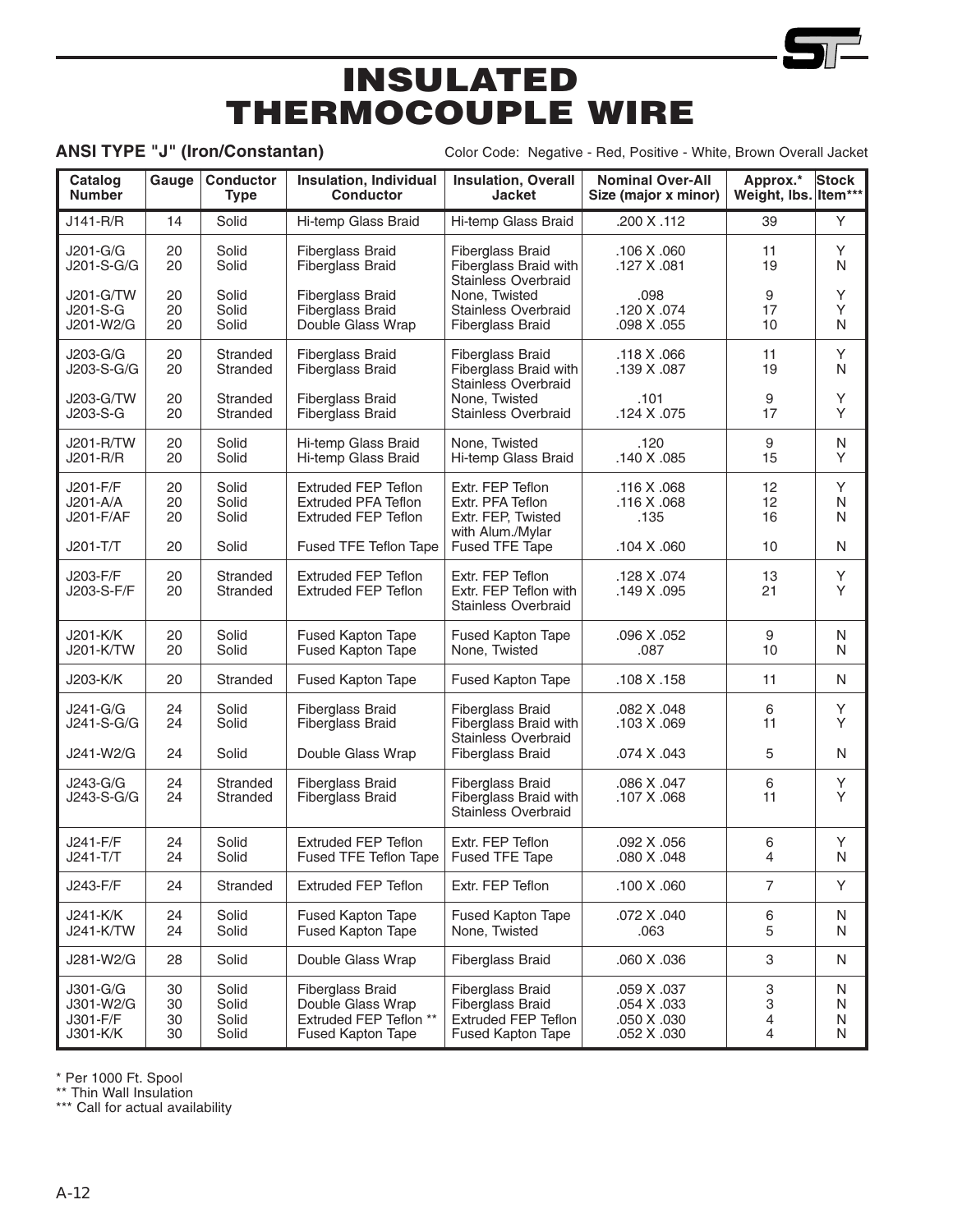# INSULATED THERMOCOUPLE WIRE

ANSI TYPE "K" (Chromel/Alumel) Color Code: Negative - Red, Positive - Yellow, Brown Overall Jacket

| Catalog<br><b>Number</b>                      | Gauge                | <b>Conductor</b><br><b>Type</b>  | <b>Insulation, Individual</b><br><b>Conductor</b>                                                  | <b>Insulation, Overall</b><br><b>Jacket</b>                                                                  | <b>Nominal Over-All</b><br>Size (major x minor)          | Approx.*<br>Weight, Ibs. Item*** | <b>Stock</b>     |
|-----------------------------------------------|----------------------|----------------------------------|----------------------------------------------------------------------------------------------------|--------------------------------------------------------------------------------------------------------------|----------------------------------------------------------|----------------------------------|------------------|
| $K141 - R/R$                                  | 14                   | Solid                            | Hi-temp Glass Braid                                                                                | Hi-temp Glass Braid                                                                                          | .200 X .112                                              | 39                               | Y                |
| K201-G/G<br>K201-S-G/G                        | 20<br>20             | Solid<br>Solid                   | <b>Fiberglass Braid</b><br><b>Fiberglass Braid</b>                                                 | <b>Fiberglass Braid</b><br>Fiberglass Braid with<br><b>Stainless Overbraid</b>                               | .106 X .060<br>.127 X .081                               | 11<br>19                         | Y<br>N           |
| K201-G/TW<br>K201-S-G<br>K201-W2/G            | 20<br>20<br>20       | Solid<br>Solid<br>Solid          | <b>Fiberglass Braid</b><br><b>Fiberglass Braid</b><br>Double Glass Wrap                            | None, Twisted<br><b>Stainless Overbraid</b><br><b>Fiberglass Braid</b>                                       | .098<br>.120 X .074<br>.098 X .055                       | 9<br>17<br>10                    | Υ<br>Y<br>N      |
| K203-G/G<br>K203-S-G/G                        | 20<br>20             | Stranded<br>Stranded             | <b>Fiberglass Braid</b><br><b>Fiberglass Braid</b>                                                 | <b>Fiberglass Braid</b><br>Fiberglass Braid with<br><b>Stainless Overbraid</b>                               | .118 X .066<br>.139 X .087                               | 11<br>19                         | Υ<br>N           |
| K203-G/TW<br>K203-S-G                         | 20<br>20             | Stranded<br>Stranded             | <b>Fiberglass Braid</b><br><b>Fiberglass Braid</b>                                                 | None, Twisted<br><b>Stainless Overbraid</b>                                                                  | .101<br>.124 X .075                                      | 9<br>17                          | Υ<br>Y           |
| <b>K201-R/TW</b><br>K201-R/R                  | 20<br>20             | Solid<br>Solid                   | Hi-temp Glass Braid<br>Hi-temp Glass Braid                                                         | None, Twisted<br>Hi-temp Glass Braid                                                                         | .120<br>.140 X .085                                      | 9<br>15                          | N<br>Y           |
| K201-V/V                                      | 20                   | Solid                            | Vitreous Silica Braid                                                                              | Vitreous Silica Braid                                                                                        | .154 X .092                                              | 10                               | Y                |
| K201-C/C                                      | 20                   | Solid                            | Ceramic Fiber Braid                                                                                | Ceramic Fiber Braid                                                                                          | .154 X .092                                              | 10                               | Υ                |
| K201-F/F<br>K201-A/A<br>K201-F/AF             | 20<br>20<br>20       | Solid<br>Solid<br>Solid          | <b>Extruded FEP Teflon</b><br><b>Extruded PFA Teflon</b><br><b>Extruded FEP Teflon</b>             | Extr. FEP Teflon<br>Extr. PFA Teflon<br>Extr. FEP, Twisted                                                   | .116 X .068<br>.116 X .068<br>.135                       | 12<br>12<br>16                   | Υ<br>N<br>N      |
| K201-T/T                                      | 20                   | Solid                            | Fused TFE Teflon Tape                                                                              | with Alum./Mylar<br>Fused TFE Tape                                                                           | .104 X .060                                              | 10                               | N                |
| K203-F/F<br>K203-S-F/F                        | 20<br>20             | Stranded<br>Stranded             | <b>Extruded FEP Teflon</b><br><b>Extruded FEP Teflon</b>                                           | Extr. FEP Teflon<br>Extr. FEP Teflon with<br><b>Stainless Overbraid</b>                                      | .128 X .074<br>.149 X .095                               | 13<br>21                         | Υ<br>Y           |
| K201-K/K<br>K201-K/TW                         | 20<br>20             | Solid<br>Solid                   | <b>Fused Kapton Tape</b><br><b>Fused Kapton Tape</b>                                               | <b>Fused Kapton Tape</b><br>None, Twisted                                                                    | .096 X .052<br>.087                                      | $9\,$<br>10                      | N<br>N           |
| K203-K/K                                      | 20                   | Stranded                         | <b>Fused Kapton Tape</b>                                                                           | <b>Fused Kapton Tape</b>                                                                                     | .108 X .158                                              | 11                               | N                |
| K241-G/G<br>K241-S-G/G                        | 24<br>24             | Solid<br>Solid                   | <b>Fiberglass Braid</b><br><b>Fiberglass Braid</b>                                                 | Fiberglass Braid<br>Fiberglass Braid with<br>Stainless Overbraid                                             | .082 X .048<br>.103 X .069                               | 6<br>11                          | Y<br>Υ           |
| K241-W2/G                                     | 24                   | Solid                            | Double Glass Wrap                                                                                  | Fiberglass Braid                                                                                             | .074 X .043                                              | 5                                | N                |
| K243-G/G<br>K243-S-G/G                        | 24<br>24             | Stranded<br>Stranded             | <b>Fiberglass Braid</b><br><b>Fiberglass Braid</b>                                                 | Fiberglass Braid<br>Fiberglass Braid with<br><b>Stainless Overbraid</b>                                      | .086 X .047<br>.107 X .068                               | 6<br>11                          | Υ<br>Y           |
| K241-F/F<br>K241-T/T                          | 24<br>24             | Solid<br>Solid                   | <b>Extruded FEP Teflon</b><br>Fused TFE Teflon Tape                                                | Extr. FEP Teflon<br>Fused TFE Tape                                                                           | .092 X .056<br>.080 X .048                               | 6<br>4                           | Υ<br>N           |
| K243-F/F                                      | 24                   | Stranded                         | <b>Extruded FEP Teflon</b>                                                                         | Extr. FEP Teflon                                                                                             | .100 X .060                                              | $\overline{7}$                   | Y                |
| K241-K/K                                      | 24                   | Solid                            | Fused Kapton Tape                                                                                  | <b>Fused Kapton Tape</b>                                                                                     | .072 X .040                                              | 6                                | N                |
| K281-W2/G                                     | 28                   | Solid                            | Double Glass Wrap                                                                                  | <b>Fiberglass Braid</b>                                                                                      | .060 X .036                                              | 3                                | N                |
| K301-G/G<br>K301-W2/G<br>K301-F/F<br>K301-K/K | 30<br>30<br>30<br>30 | Solid<br>Solid<br>Solid<br>Solid | Fiberglass Braid<br>Double Glass Wrap<br><b>Extruded FEP Teflon **</b><br><b>Fused Kapton Tape</b> | <b>Fiberglass Braid</b><br><b>Fiberglass Braid</b><br><b>Extruded FEP Teflon</b><br><b>Fused Kapton Tape</b> | .059 X .037<br>.054 X .033<br>.050 X .030<br>.052 X .030 | 3<br>3<br>4<br>4                 | N<br>N<br>N<br>N |

\* Per 1000 Ft. Spool

\*\* Thin Wall Insulation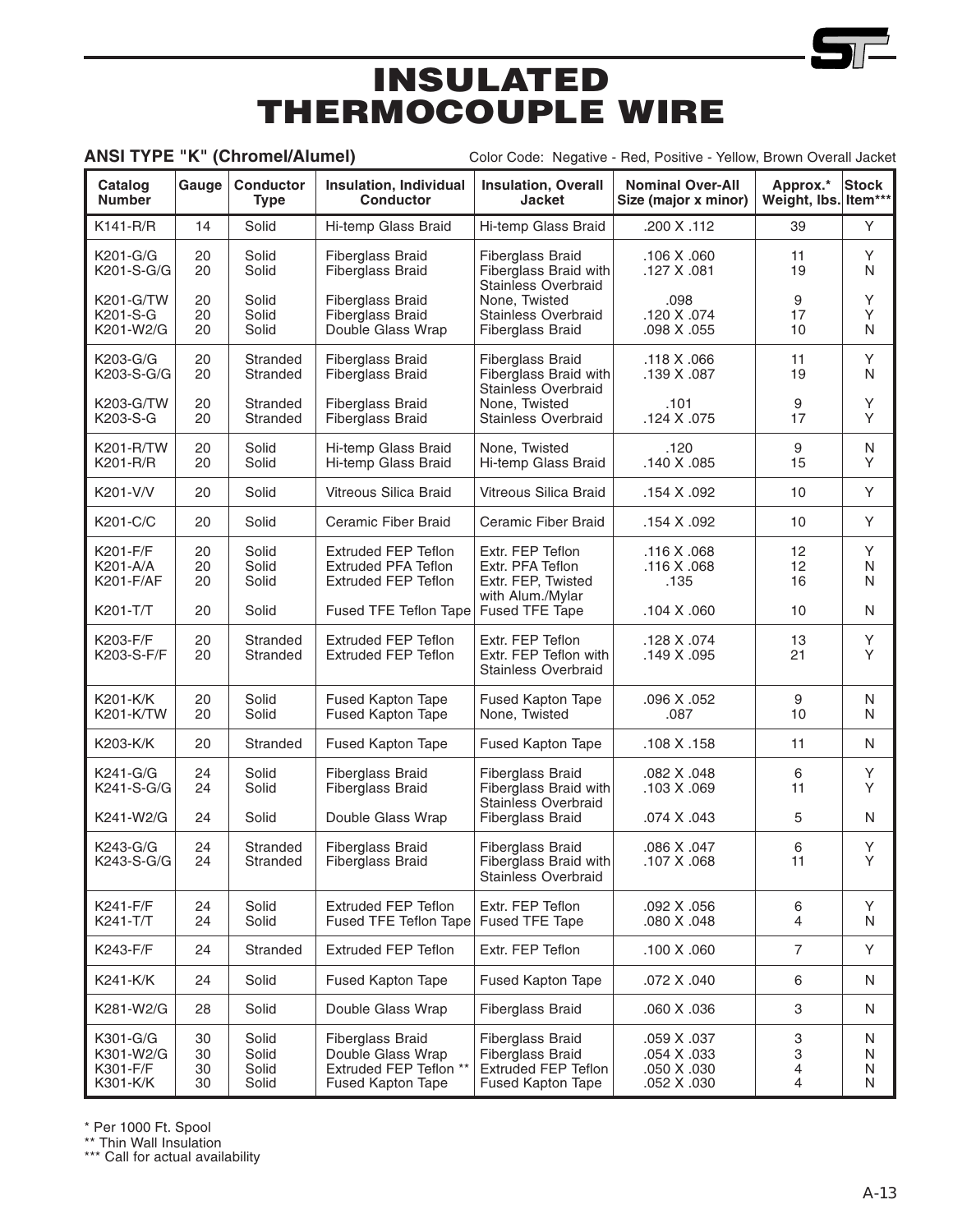# INSULATED THERMOCOUPLE WIRE

ANSI TYPE "E" (Chromel/Constantan) Color Code: Negative - Red, Positive - Purple, Brown Overall Jacket

| Catalog<br><b>Number</b> | Gauge    | <b>Conductor</b><br>Tvpe | <b>Insulation, Individual</b><br><b>Conductor</b>                 | <b>Insulation, Overall</b><br><b>Jacket</b> | <b>Nominal Over-All</b><br>Size (major x minor) | Approx.*<br>Weight, Ibs. Item*** | <b>Stock</b> |
|--------------------------|----------|--------------------------|-------------------------------------------------------------------|---------------------------------------------|-------------------------------------------------|----------------------------------|--------------|
| E201-G/G<br>E201-T/T     | 20<br>20 | Solid<br>Solid           | <b>Fiberglass Braid</b><br>Fused TFE Teflon Tape   Fused TFE Tape | <b>Fiberglass Braid</b>                     | .106 X .060<br>.104 X .060                      | 10                               | N            |
| E243-F/F                 | 24       | Stranded                 | <b>Extruded FEP Teflon</b>                                        | Extr. FEP Teflon                            | .100 X .060                                     |                                  |              |

ANSI TYPE "T" (Copper/Constantan) Color Code: Negative - Red, Positive - Blue, Brown Overall Jacket

| Catalog<br><b>Number</b> | Gauge | <b>Conductor</b><br><b>Type</b> | <b>Insulation, Individual</b><br><b>Conductor</b> | <b>Insulation, Overall</b><br><b>Jacket</b>         | <b>Nominal Over-All</b><br>Size (major x minor) | Approx.*<br>Weight, lbs. Item*** | <b>Stock</b> |
|--------------------------|-------|---------------------------------|---------------------------------------------------|-----------------------------------------------------|-------------------------------------------------|----------------------------------|--------------|
| T201-G/G                 | 20    | Solid                           | <b>Fiberglass Braid</b>                           | <b>Fiberglass Braid</b>                             | .106 X .060                                     | 11                               | Y            |
| T201-S-G/G               | 20    | Solid                           | <b>Fiberglass Braid</b>                           | Fiberglass Braid with<br><b>Stainless Overbraid</b> | .127 X .081                                     | 19                               | Y            |
| T201-W2/G                | 20    | Solid                           | Double Glass Wrap                                 | <b>Fiberglass Braid</b>                             | .098 X .055                                     | 10                               | N            |
| T201-F/F                 | 20    | Solid                           | Extruded FEP Teflon                               | Extr. FEP Teflon                                    | .116 X .068                                     | 12                               | Y            |
| T201-A/A                 | 20    | Solid                           | <b>Extruded PFA Teflon</b>                        | Extr. PFA Teflon                                    | .116 X .068                                     | 12                               | N            |
| T201-F/AF                | 20    | Solid                           | <b>Extruded FEP Teflon</b>                        | Extr. FEP, Twisted<br>with Alum./Mylar              | .135                                            | 16                               | N            |
| $T201-T/T$               | 20    | Solid                           | Fused TFE Teflon Tape                             | Fused TFE Tape                                      | .104 X .060                                     | 10                               | N            |
| T201-K/K                 | 20    | Solid                           | <b>Fused Kapton Tape</b>                          | <b>Fused Kapton Tape</b>                            | .096 X .052                                     | 9                                | N            |
| T203-K/K                 | 20    | Stranded                        | <b>Fused Kapton Tape</b>                          | <b>Fused Kapton Tape</b>                            | .108 X .158                                     | 11                               | N            |
| T241-G/G                 | 24    | Solid                           | <b>Fiberglass Braid</b>                           | <b>Fiberglass Braid</b>                             | .082 X .048                                     | 6                                | Y            |
| T241-S-G/G               | 24    | Solid                           | <b>Fiberglass Braid</b>                           | Fiberglass Braid with                               | .103 X .069                                     | 11                               | Y            |
| T241-W2/G                | 24    | Solid                           | Double Glass Wrap                                 | <b>Fiberglass Braid</b>                             | .074 X .043                                     | 5                                | N            |
| T241-P                   | 24    | Solid                           | Polyvinyl (PVC)                                   | None (Rip-Cord Style)                               |                                                 |                                  | N            |
| T241-F/F                 | 24    | Solid                           | <b>Extruded FEP Teflon</b>                        | Extr. FEP Teflon                                    | .092 X .056                                     | 6                                | Y            |
| $T241-T/T$               | 24    | Solid                           | Fused TFE Teflon Tape                             | <b>Fused TFE Tape</b>                               | .080 X .048                                     | 4                                | N            |
| T243-F/F                 | 24    | Stranded                        | Extruded FEP Teflon                               | Extr. FEP Teflon                                    | .100 X .060                                     | $\overline{7}$                   | Y            |
| T241-K/K                 | 24    | Solid                           | <b>Fused Kapton Tape</b>                          | <b>Fused Kapton Tape</b>                            | .072 X .040                                     | 6                                | N            |
| T301-W2/G                | 30    | Solid                           | Double Glass Wrap                                 | <b>Fiberglass Braid</b>                             | .054 X .033                                     | 3                                | N            |
| T301-F/F                 | 30    | Solid                           | Extruded FEP Teflon **                            | <b>Extruded FEP Teflon</b>                          | .050 X .030                                     | 4                                | N            |
| T301-K/K                 | 30    | Solid                           | <b>Fused Kapton Tape</b>                          | <b>Fused Kapton Tape</b>                            | 072 X .040                                      | 6                                | N            |
| T361-F/F                 | 30    | Solid                           | Extruded FEP Teflon **                            | <b>Extruded FEP Teflon</b>                          | .042 X .029                                     | 4                                | N            |

ANSI TYPE "N" (Nicrosil/Nisil) Color Code: Negative - Red, Positive - Orange, Brown Overall Jacket

| Catalog<br><b>Number</b> | Gauge | <b>Conductor</b><br>Type | <b>Insulation, Individual</b><br><b>Conductor</b> | <b>Insulation, Overall</b><br>Jacket | <b>Nominal Over-All</b><br>Size (maior x minor) | Approx.*<br>Weight, Ibs. Item*** | <b>Stock</b> |
|--------------------------|-------|--------------------------|---------------------------------------------------|--------------------------------------|-------------------------------------------------|----------------------------------|--------------|
| II N201-G/G              | 20    | Solid                    | <b>Fiberglass Braid</b>                           | <b>Fiberglass Braid</b>              | .106 X .060                                     |                                  | N            |

\* Per 1000 Ft. Spool

\*\* Thin Wall Insulation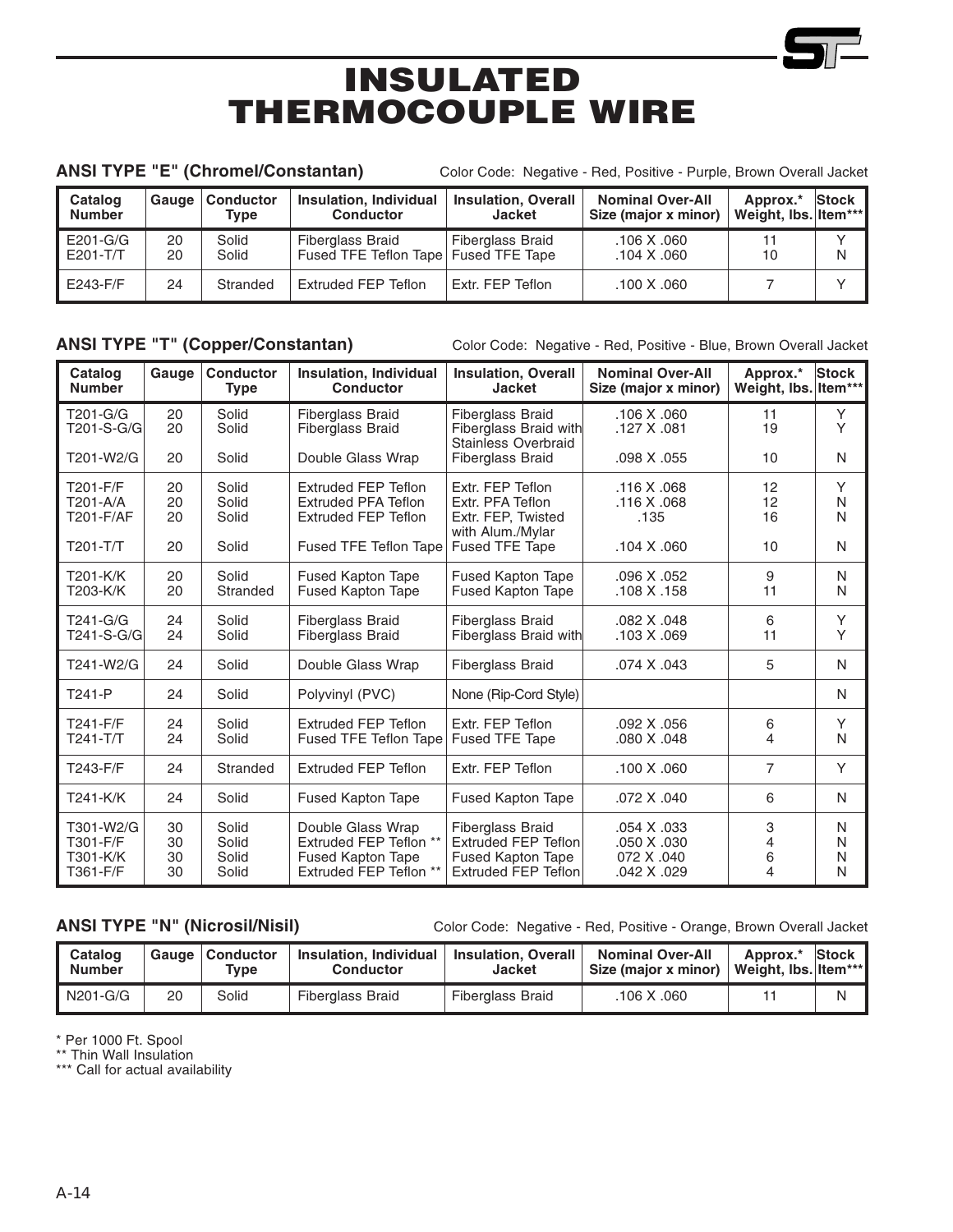# INSULATED THERMOCOUPLE EXTENSION WIRE

| <b>ANSI TYPE "JX" (Iron/Constantan)</b> |                |                         |                                                                                 | Color Code: Negative - Red, Positive - White, Black Overall Jacket                                  |                                                                      |                |              |
|-----------------------------------------|----------------|-------------------------|---------------------------------------------------------------------------------|-----------------------------------------------------------------------------------------------------|----------------------------------------------------------------------|----------------|--------------|
| Catalog<br><b>Number</b>                |                | Gauge Conductor<br>Type | <b>Insulation, Individual</b><br><b>Conductor</b>                               | <b>Insulation, Overall</b><br><b>Jacket</b>                                                         | <b>Nominal Over-All</b><br>Size (major x minor) Weight, lbs. Item*** | Approx.*       | Stock        |
| $J145-P/P$                              | 14             | Solid                   | Polyvinyl Chloride (PVC)                                                        | Polyvinyl Chloride (PVC)                                                                            | .228 x .134                                                          | 38             | N            |
| $J165-P/P$<br>$J165-P/AP$<br>$J165-G/G$ | 16<br>16<br>16 | Solid<br>Solid<br>Solid | Polyvinyl Chloride (PVC)<br>Polyvinyl Chloride (PVC)<br><b>Fiberglass Braid</b> | Polyvinyl Chloride (PVC)<br>Polyvinyl Chloride (PVC)<br>with Alum./Mylar<br><b>Fiberglass Braid</b> | $.192 \times .112$<br>$.190 \times .112$<br>$.144 \times .080$       | 27<br>28<br>22 | N<br>N       |
| $J205-P/P$<br>J205-P/AP                 | 20<br>20       | Solid<br>Solid          | Polyvinyl Chloride (PVC)<br>Polyvinyl Chloride (PVC)                            | Polyvinyl Chloride (PVC)<br>Polyvinyl Chloride (PVC)<br>with Alum./Mylar                            | $.154 \times .092$<br>0.17                                           | 14<br>20       | $\checkmark$ |
| J207-P/P<br>$J207-P/AP$                 | 20<br>20       | Stranded<br>Stranded    | Polyvinyl Chloride (PVC)<br>Polyvinyl Chloride (PVC)                            | Polyvinyl Chloride (PVC)<br>Polyvinyl Chloride (PVC)<br>with Alum./Mylar                            | .166 $\times$ .098<br>0.194                                          | 16<br>20       | v<br>N       |

ANSI TYPE "KX" (Chromel/Alumel) Color Code: Negative - Red, Positive - Yellow, Yellow Overall Jacket

| Catalog<br><b>Number</b> |          | Gauge Conductor<br><b>Type</b> | <b>Insulation, Individual</b><br><b>Conductor</b>    | <b>Insulation, Overall</b><br><b>Jacket</b>                              | <b>Nominal Over-All</b><br>Size (major x minor) | Approx.*<br>Weight, Ibs. | <b>Stock</b><br>ltem***l |
|--------------------------|----------|--------------------------------|------------------------------------------------------|--------------------------------------------------------------------------|-------------------------------------------------|--------------------------|--------------------------|
| $K145-P/P$               | 14       | Solid                          | Polyvinyl Chloride (PVC)                             | Polyvinyl Chloride (PVC)                                                 | .228 x .134                                     | 38                       | N                        |
| $K165-P/P$<br>K165-P/AP  | 16<br>16 | Solid<br>Solid                 | Polyvinyl Chloride (PVC)<br>Polyvinyl Chloride (PVC) | Polyvinyl Chloride (PVC)<br>Polyvinyl Chloride (PVC)<br>with Alum./Mylar | $.192 \times .112$<br>112. x 190.               | 27<br>28                 | $\checkmark$<br>N        |
| K165-G/G                 | 16       | Solid                          | <b>Fiberglass Braid</b>                              | <b>Fiberalass Braid</b>                                                  | $.144 \times .080$                              | 22                       | N                        |
| K205-P/P<br>K205-P/AP    | 20<br>20 | Solid<br>Solid                 | Polyvinyl Chloride (PVC)<br>Polyvinyl Chloride (PVC) | Polyvinyl Chloride (PVC)<br>Polyvinyl Chloride (PVC)<br>with Alum./Mylar | $.154 \times .092$<br>0.17                      | 14<br>20                 | $\checkmark$             |
| K207-P/P<br>K207-P/AP    | 20<br>20 | Stranded<br>Stranded           | Polyvinyl Chloride (PVC)<br>Polyvinyl Chloride (PVC) | Polyvinyl Chloride (PVC)<br>Polyvinyl Chloride (PVC)<br>with Alum./Mylar | $.166 \times .098$<br>0.194                     | 16<br>20                 | $\checkmark$<br>N        |

ANSI TYPE "EX" (Chromel/Constantan) Color Code: Negative - Red, Positive - Purple, Purple Overall Jacket

| Catalog<br><b>Number</b> |    | Type  | Gauge Conductor   Insulation, Individual<br><b>Conductor</b> | <b>Insulation, Overall</b><br>Jacket | <b>Nominal Over-All</b><br>Size (major x minor) Weight, Ibs. Item*** | Approx.* Stock |  |
|--------------------------|----|-------|--------------------------------------------------------------|--------------------------------------|----------------------------------------------------------------------|----------------|--|
| $\mathsf{I}$ E205-P/P    | 20 | Solid | Polyvinyl Chloride (PVC)   Polyvinyl Chloride (PVC)          |                                      | .154 x .092                                                          | 14             |  |

ANSI TYPE "TX" (Copper/Constantan) Color Code: Negative - Red, Positive - Blue, Blue Overall Jacket

| Catalog<br><b>Number</b> |          | Gauge Conductor<br>Tvpe | Insulation, Individual<br><b>Conductor</b>           | <b>Insulation, Overall</b><br><b>Jacket</b>          | <b>Nominal Over-All</b><br>Size (major x minor) Weight, lbs. Item*** | Approx.* | <b>Stock</b> |
|--------------------------|----------|-------------------------|------------------------------------------------------|------------------------------------------------------|----------------------------------------------------------------------|----------|--------------|
| T165-P/P<br>T205-P/P     | 16<br>20 | Solid<br>Solid          | Polyvinyl Chloride (PVC)<br>Polyvinyl Chloride (PVC) | Polyvinyl Chloride (PVC)<br>Polyvinyl Chloride (PVC) | $.192 \times .112$<br>.154 x .092                                    | 27<br>14 |              |
| T205-P/AP                | 20       | Solid                   | Polyvinyl Chloride (PVC)                             | Polyvinyl Chloride (PVC)<br>with Alum./Mylar         | 0.17                                                                 | 20       |              |
| T207-P/P                 | 20       | Stranded                | Polyvinyl Chloride (PVC)                             | Polyvinyl Chloride (PVC)                             | $.166 \times .098$                                                   | 16       |              |

ANSI TYPE "NX" (Nicrosil/Nisil) Color Code: Negative - Red, Positive - Orange, Orange Overall Jacket

| Catalog<br><b>Number</b> |          | Gauge Conductor<br>Type | <b>Insulation, Individual</b><br>Conductor           | <b>Insulation, Overall</b><br>Jacket                                     | <b>Nominal Over-All</b><br>Size (major x minor) Weight, lbs. Item*** | Approx.* | <b>Stock</b> |
|--------------------------|----------|-------------------------|------------------------------------------------------|--------------------------------------------------------------------------|----------------------------------------------------------------------|----------|--------------|
| $N205-P/P$<br>$N205-PAP$ | 20<br>20 | Solid<br>Solid          | Polyvinyl Chloride (PVC)<br>Polyvinyl Chloride (PVC) | Polvvinvl Chloride (PVC)<br>Polyvinyl Chloride (PVC)<br>with Alum./Mylar | .154 x .092<br>0.17                                                  | 14<br>20 |              |

\* Per 1000 Ft. Spool